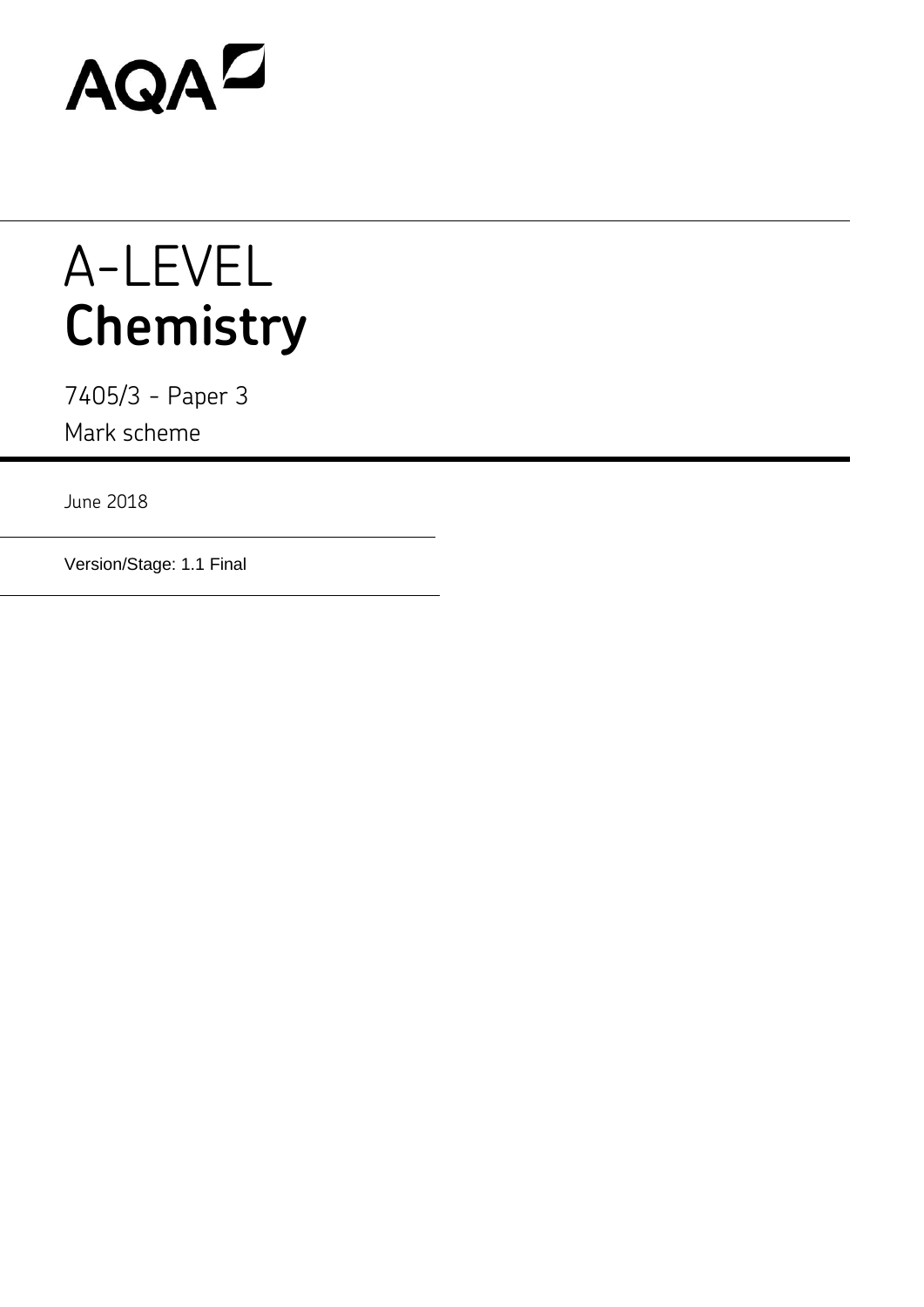Mark schemes are prepared by the Lead Assessment Writer and considered, together with the relevant questions, by a panel of subject teachers. This mark scheme includes any amendments made at the standardisation events which all associates participate in and is the scheme which was used by them in this examination. The standardisation process ensures that the mark scheme covers the students' responses to questions and that every associate understands and applies it in the same correct way. As preparation for standardisation each associate analyses a number of students' scripts. Alternative answers not already covered by the mark scheme are discussed and legislated for. If, after the standardisation process, associates encounter unusual answers which have not been raised they are required to refer these to the Lead Assessment Writer.

It must be stressed that a mark scheme is a working document, in many cases further developed and expanded on the basis of students' reactions to a particular paper. Assumptions about future mark schemes on the basis of one year's document should be avoided; whilst the guiding principles of assessment remain constant, details will change, depending on the content of a particular examination paper.

Further copies of this mark scheme are available from aqa.org.uk

Copyright © 2018 AQA and its licensors. All rights reserved.

AQA retains the copyright on all its publications. However, registered schools/colleges for AQA are permitted to copy material from this booklet for their own internal use, with the following important exception: AQA cannot give permission to schools/colleges to photocopy any material that is acknowledged to a third party even for internal use within the centre.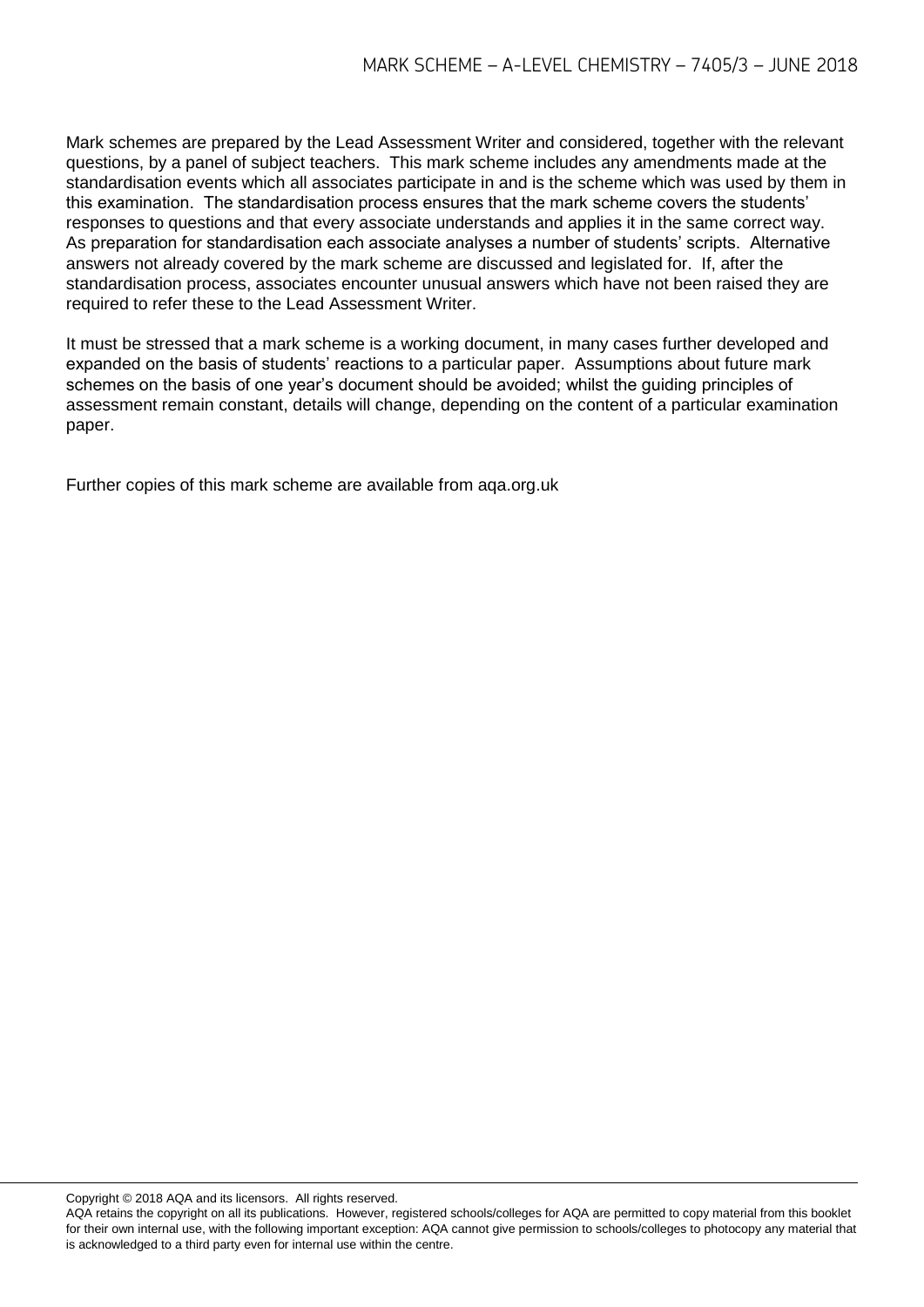### **AS and A-Level Chemistry Mark Scheme Instructions for Examiners**

#### **1. General**

The mark scheme for each question shows:

- the marks available for each part of the question
- the total marks available for the question
- the typical answer or answers which are expected
- extra information to help the examiner make his or her judgement and help to delineate what is acceptable or not worthy of credit or, in discursive answers, to give an overview of the area in which a mark or marks may be awarded.

The extra information in the 'Comments' column is aligned to the appropriate answer in the lefthand part of the mark scheme and should only be applied to that item in the mark scheme.

You should mark according to the contents of the mark scheme. If you are in any doubt about applying the mark scheme to a particular response, consult your Team Leader.

At the beginning of a part of a question a reminder may be given, for example: where consequential marking needs to be considered in a calculation; or the answer may be on the diagram or at a different place on the script.

In general the right-hand side of the mark scheme is there to provide those extra details which might confuse the main part of the mark scheme yet may be helpful in ensuring that marking is straightforward and consistent.

The use of M1, M2, M3 etc in the right-hand column refers to the marking points in the order in which they appear in the mark scheme. So, M1 refers to the first marking point, M2 the second marking point etc.

#### **2. Emboldening**

- **2.1** In a list of acceptable answers where more than one mark is available 'any **two** from' is used, with the number of marks emboldened. Each of the following bullet points is a potential mark.
- **2.2** A bold **and** is used to indicate that both parts of the answer are required to award the mark.
- **2.3** Alternative answers acceptable for a mark are indicated by the use of **OR**. Different terms in the mark scheme are shown by a / ; eg allow smooth / free movement.

#### **3. Marking points**

#### **3.1 Marking of lists**

This applies to questions requiring a set number of responses, but for which students have provided extra responses. The general 'List' principle to be followed in such a situation is that 'right + wrong = wrong'.

Each error / contradiction negates each correct response. So, if the number of error / contradictions equals or exceeds the number of marks available for the question, no marks can be awarded.

However, responses considered to be neutral (often prefaced by 'Ignore' in the mark scheme) are not penalised.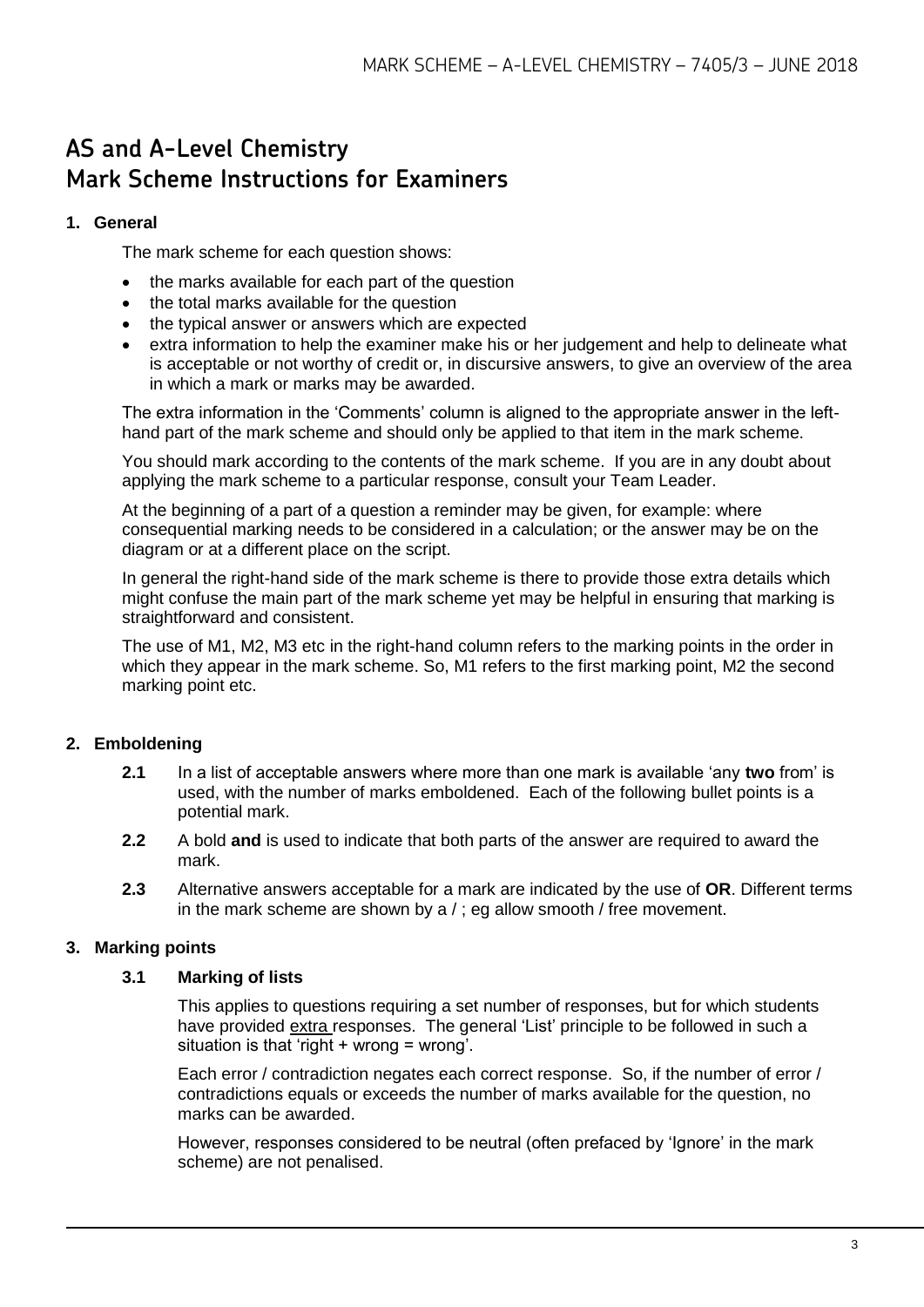| Correct<br>answers | Incorrect<br>answers (i.e.<br>incorrect rather<br>than neutral) | Mark $(2)$     | Comment                                                                                                           |
|--------------------|-----------------------------------------------------------------|----------------|-------------------------------------------------------------------------------------------------------------------|
|                    | 0                                                               |                |                                                                                                                   |
|                    |                                                                 |                | They have not exceeded the maximum<br>number of responses so there is no penalty.                                 |
|                    | $\mathfrak{p}$                                                  | 0              | They have exceeded the maximum number<br>of responses so the extra incorrect<br>response cancels the correct one. |
| $\overline{2}$     | 0                                                               | 2              |                                                                                                                   |
| 2                  |                                                                 |                |                                                                                                                   |
| 2                  | $\mathcal{P}$                                                   | 0              |                                                                                                                   |
| 3                  | 0                                                               | $\overline{2}$ | The maximum mark is 2                                                                                             |
| 3                  |                                                                 |                | The incorrect response cancels out one of<br>the two correct responses that gained<br>credit.                     |
| 3                  | 2                                                               | U              | Two incorrect responses cancel out the two<br>marks gained.                                                       |
| 3                  | 3                                                               | O              |                                                                                                                   |

For example, in a question requiring 2 answers for 2 marks:

#### **3.2 Marking procedure for calculations**

Full marks should be awarded for a correct numerical answer, without any working shown, unless the question states 'Show your working' or 'justify your answer'. In this case, the mark scheme will clearly indicate what is required to gain full credit.

If an answer to a calculation is incorrect and working is shown, process mark(s) can usually be gained by correct substitution / working and this is shown in the 'Comments' column or by each stage of a longer calculation.

#### **3.3 Errors carried forward, consequential marking and arithmetic errors**

Allowances for errors carried forward are most likely to be restricted to calculation questions and should be shown by the abbreviation ECF or consequential in the marking scheme.

An arithmetic error should be penalised for one mark only unless otherwise amplified in the marking scheme. Arithmetic errors may arise from a slip in a calculation or from an incorrect transfer of a numerical value from data given in a question.

#### **3.4 Equations**

In questions requiring students to write equations, state symbols are generally ignored unless otherwise stated in the 'Comments' column.

Examiners should also credit correct equations using multiples and fractions unless otherwise stated in the 'Comments' column.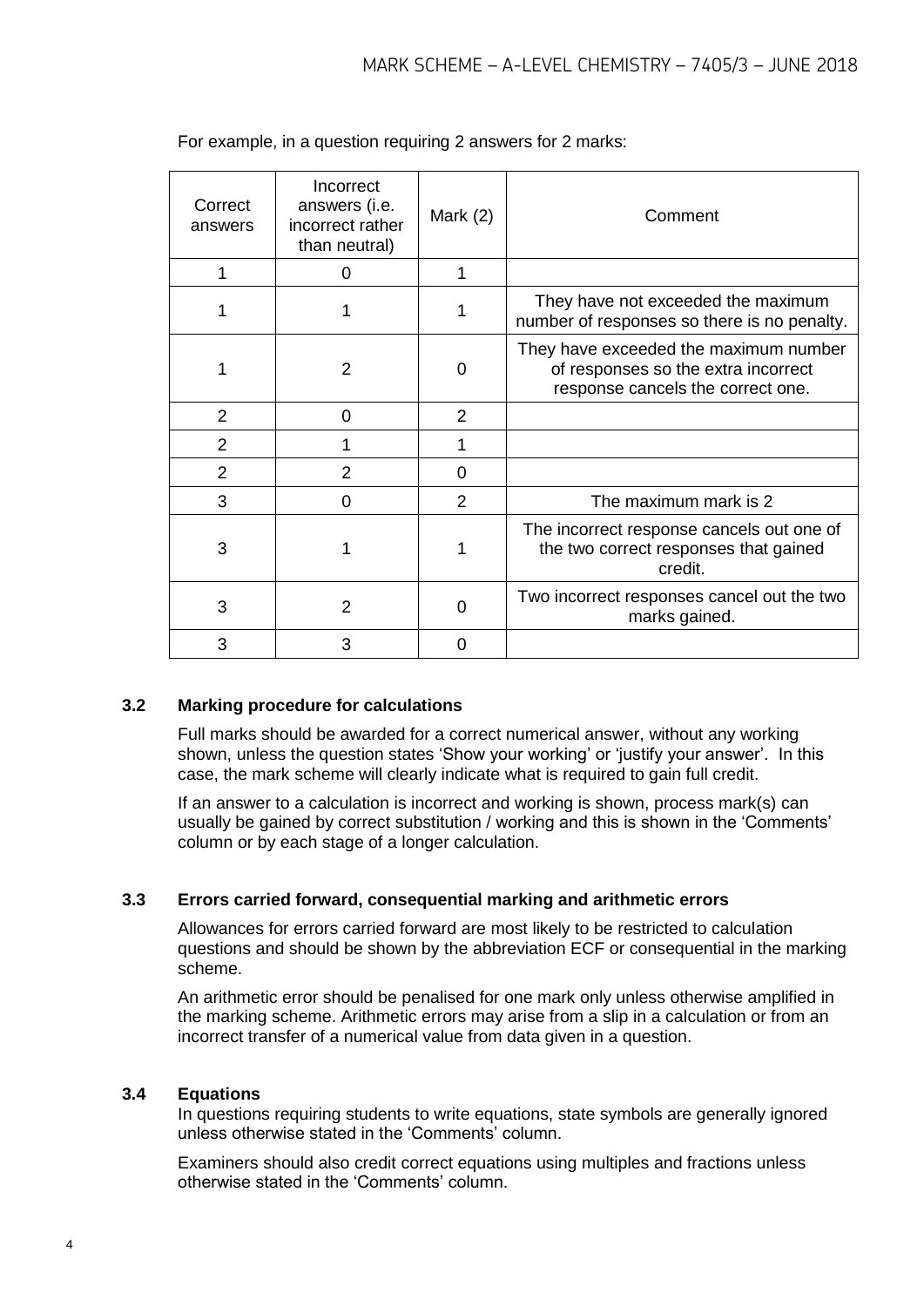#### **3.5 Oxidation states**

In general, the sign for an oxidation state will be assumed to be positive unless specifically shown to be negative.

#### **3.6 Interpretation of 'it'**

Answers using the word 'it' should be given credit only if it is clear that the 'it' refers to the correct subject.

#### **3.7 Phonetic spelling**

The phonetic spelling of correct scientific terminology should be credited **unless** there is a possible confusion with another technical term or if the question requires correct IUPAC nomenclature.

#### **3.8 Brackets**

(…..) are used to indicate information which is not essential for the mark to be awarded but is included to help the examiner identify the sense of the answer required.

#### **3.9 Ignore / Insufficient / Do not allow**

Ignore or insufficient is used when the information given is irrelevant to the question or not enough to gain the marking point. Any further correct amplification could gain the marking point.

Do **not** allow means that this is a wrong answer which, even if the correct answer is given, will still mean that the mark is not awarded.

#### **3.10 Marking crossed out work**

Crossed out work that **has not been** replaced should be marked as if it were not crossed out, if possible. Where crossed out work **has been** replaced, the replacement work and not the crossed out work should be marked.

#### **3.11 Reagents**

The command word "Identify", allows the student to choose to use **either** the name or the formula of a reagent in their answer. In some circumstances, the list principle may apply when both the name and the formula are used. Specific details will be given in mark schemes.

The guiding principle is that a reagent is a chemical which can be taken out of a bottle or container. Failure to identify complete reagents **will be penalised**, but follow-on marks (e.g. for a subsequent equation or observation) can be scored from an incorrect attempt (possibly an incomplete reagent) at the correct reagent. Specific details will be given in mark schemes.

For example, **no credit** would be given for

- $\bullet$  the cyanide ion or CN<sup>-</sup> when the reagent should be potassium cyanide or KCN;
- the hydroxide ion or OH<sup>-</sup> when the reagent should be sodium hydroxide or NaOH;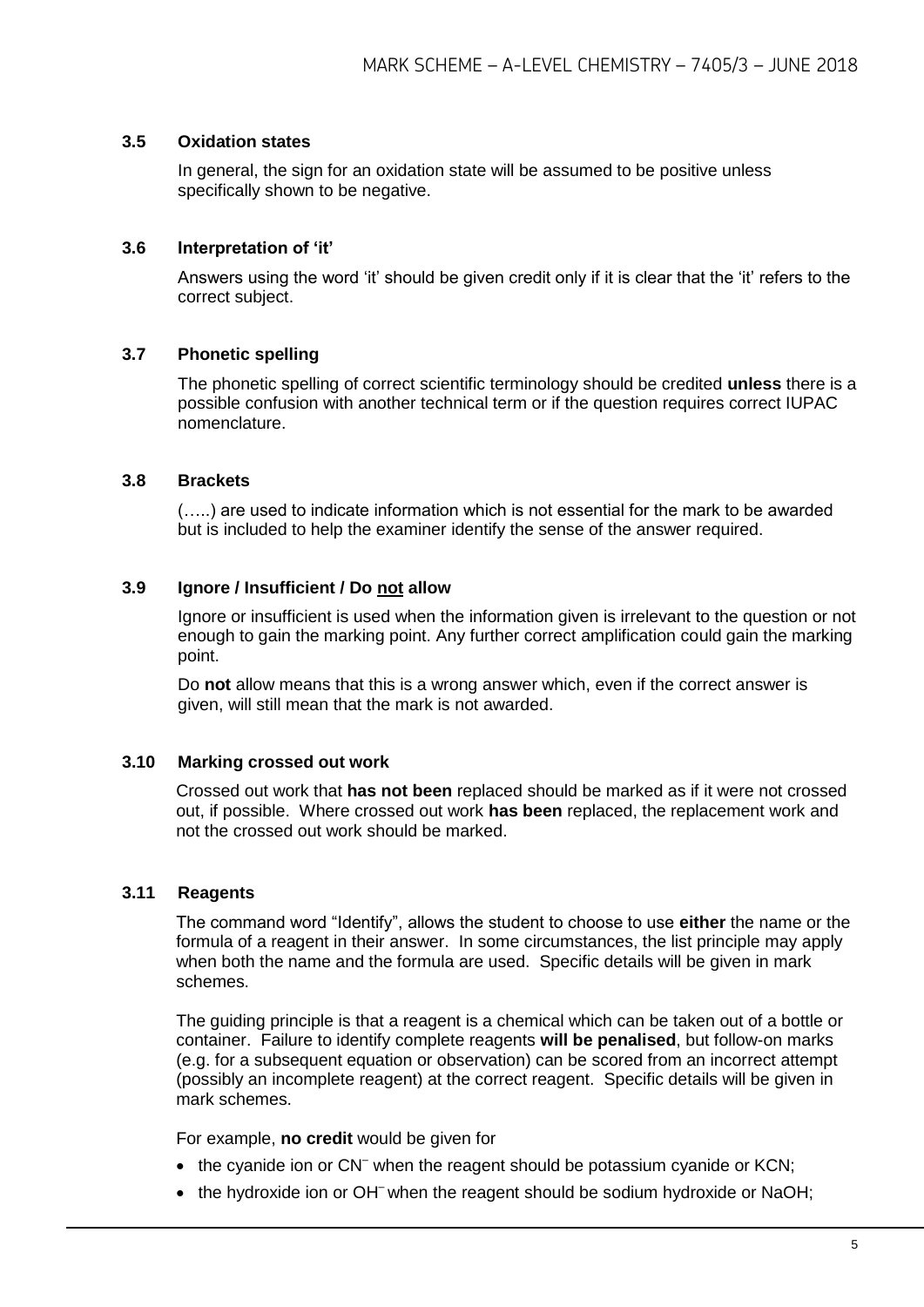• the Ag(NH<sub>3</sub>)<sub>2</sub><sup>+</sup> ion when the reagent should be Tollens' reagent (or ammoniacal silver nitrate). In this example, no credit is given for the ion, but credit could be given for a correct observation following on from the use of the ion. Specific details will be given in mark schemes.

In the event that a student provides, for example, **both** KCN and cyanide ion, it would be usual to ignore the reference to the cyanide ion (because this is not contradictory) and credit the KCN. Specific details will be given in mark schemes.

#### **3.12 Organic structures**

Where students are asked to draw organic structures, unless a specific type is required in the question and stated in the mark scheme, these may be given as displayed, structural or skeletal formulas or a combination of all three as long as the result is unambiguous.

In general

- Displayed formulae must show all of the bonds and all of the atoms in the molecule, but need not show correct bond angles.
- Skeletal formulae must show carbon atoms by an angle or suitable intersection in the skeleton chain. Functional groups must be shown and it is essential that all atoms other than C atoms are shown in these (except H atoms in the functional groups of aldehydes, secondary amines and N-substituted amides which do not need to be shown).
- Structures must not be ambiguous, e.g. 1-bromopropane should be shown as  $CH<sub>3</sub>CH<sub>2</sub>CH<sub>2</sub>Br$  and not as the molecular formula  $C<sub>3</sub>H<sub>7</sub>Br$  which could also represent the isomeric 2-bromopropane.
- Bonds should be drawn correctly between the relevant atoms. This principle applies in all cases where the attached functional group contains a carbon atom, e.g nitrile, carboxylic acid, aldehyde and acid chloride. The carbon-carbon bond should be clearly shown. Wrongly bonded atoms will be penalised **on every occasion**. (see the examples below)
- The same principle should also be applied to the structure of alcohols. For example, if students show the alcohol functional group as C ─ HO, they should be penalised **on every occasion**.
- Latitude should be given to the representation of  $C C$  bonds in alkyl groups, given that  $CH_{3}$ — is considered to be interchangeable with  $H_3C$ — even though the latter would be preferred.
- Similar latitude should be given to the representation of amines where NH<sub>2</sub>— C will be allowed, although  $H_2N-C$  would be preferred.
- Poor presentation of vertical C ─ CH<sup>3</sup> bonds or vertical C ─ NH<sup>2</sup> bonds should **not** be penalised. For other functional groups, such as  $-$  OH and  $-$  CN, the limit of tolerance is the half-way position between the vertical bond and the relevant atoms in the attached group.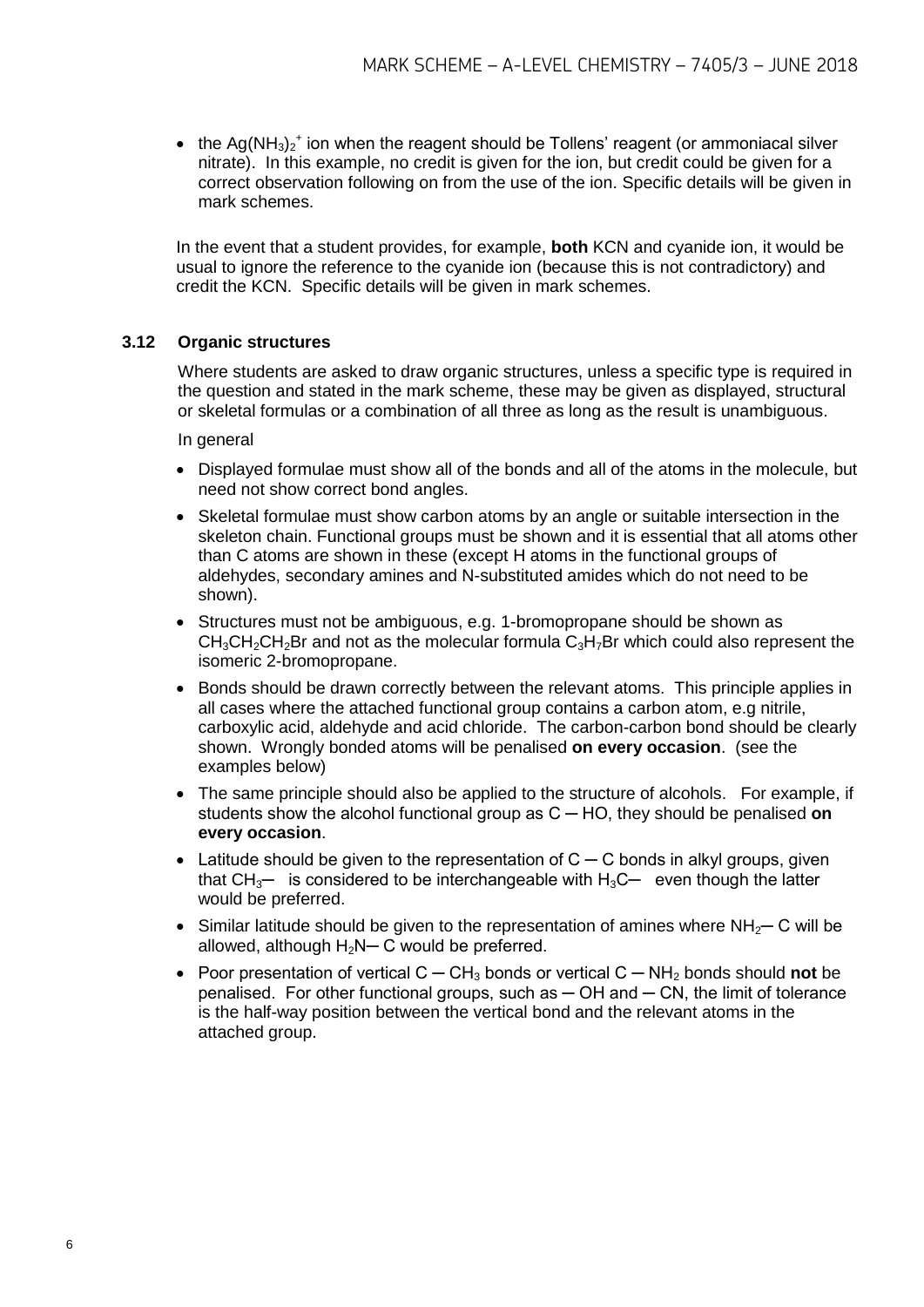

By way of illustration, the following would apply.

- Representation of  $CH_2$  by  $C-H_2$  will be penalised
- Some examples are given here of **structures** for specific compounds that should **not** gain credit (but, exceptions may be made in the context of balancing equations)

| CH <sub>3</sub> COH                | for | ethanal |
|------------------------------------|-----|---------|
| CH <sub>3</sub> CH <sub>2</sub> HO | for | ethanol |
| OHCH <sub>2</sub> CH <sub>3</sub>  | for | ethanol |
| $C_2H_6O$                          | for | ethanol |
| CH <sub>2</sub> CH <sub>2</sub>    | for | ethene  |
| CH <sub>2</sub> .CH <sub>2</sub>   | for | ethene  |
| CH <sub>2</sub> :CH <sub>2</sub>   | for | ethene  |

 Each of the following **should gain credit** as alternatives to correct representations of the structures.

| $CH2 = CH2$      | for | ethene, $H_2C = CH_2$         |
|------------------|-----|-------------------------------|
| $CH3CHOHCH3$ for |     | propan-2-ol, $CH_3CH(OH)CH_3$ |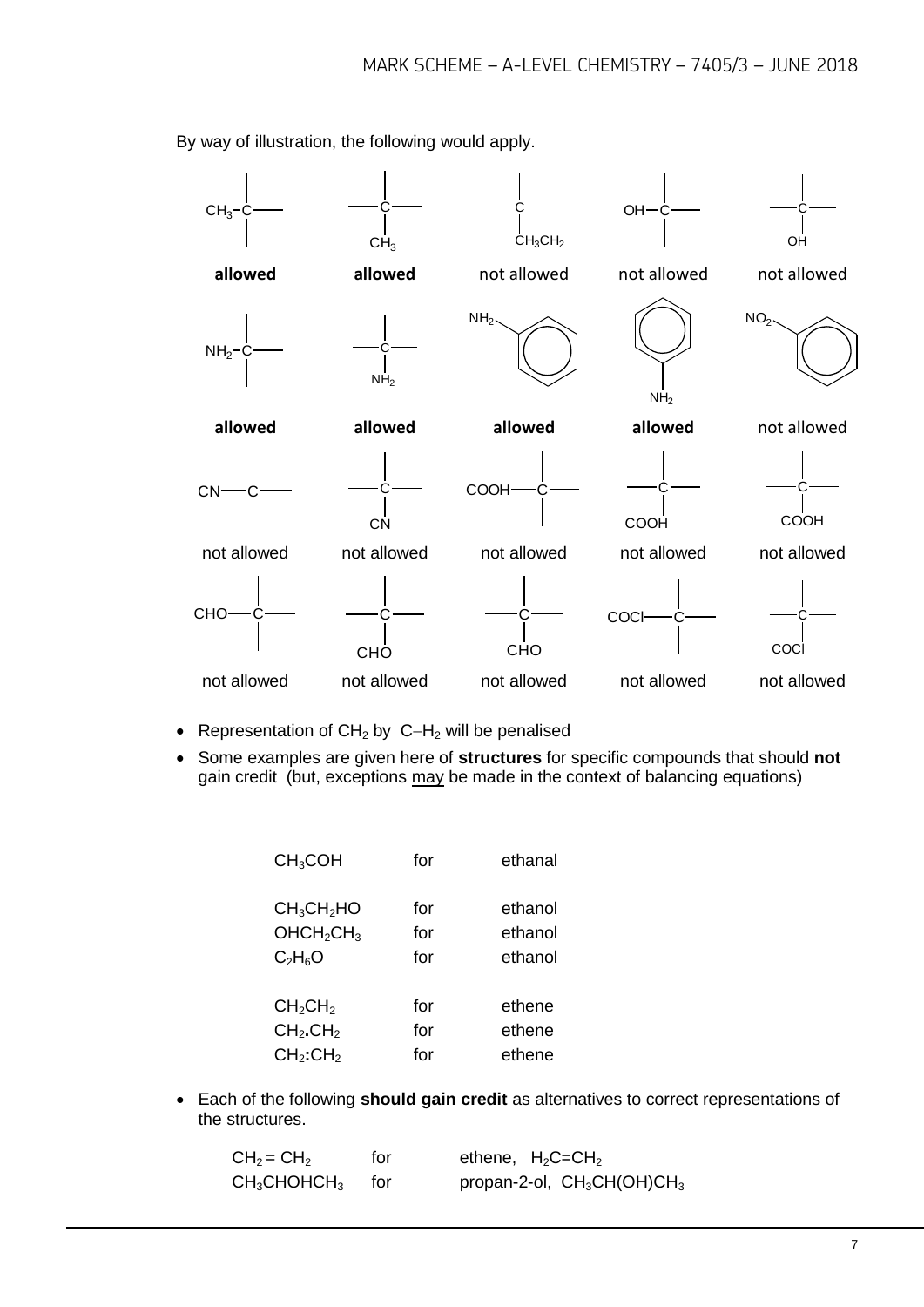- In most cases, the use of "sticks" to represent C ─ H bonds in a structure should **not** be penalised. The exceptions to this when "sticks" will be penalised include
	- structures in mechanisms where the  $C H$  bond is essential (e.g. elimination reactions in halogenoalkanes and alcohols)
	- when a displayed formula is required
	- when a skeletal structure is required or has been drawn by the candidate

#### **3.13 Organic names**

As a general principle, non-IUPAC names or incorrect spelling or incomplete names should **not** gain credit. Some illustrations are given here.

Unnecessary but not wrong numbers will **not** be penalised such as the number '2' in 2 methylpropane or the number '1' in 2-chlorobutan-1-oic acid.

| but-2-ol                | should be butan-2-ol                                        |
|-------------------------|-------------------------------------------------------------|
| 2-hydroxybutane         | should be butan-2-ol                                        |
| butane-2-ol             | should be butan-2-ol                                        |
| 2-butanol               | should be butan-2-ol                                        |
| ethan-1,2-diol          | should be ethane-1,2-diol                                   |
| 2-methpropan-2-ol       | should be 2-methylpropan-2-ol                               |
| 2-methylbutan-3-ol      | should be 3-methylbutan-2-ol                                |
| 3-methylpentan          | should be 3-methylpentane                                   |
| 3-mythylpentane         | should be 3-methylpentane                                   |
| 3-methypentane          | should be 3-methylpentane                                   |
| propanitrile            | should be propanenitrile                                    |
| aminethane              | should be ethylamine (although aminoethane can gain credit) |
| 2-methyl-3-bromobutane  | should be 2-bromo-3-methylbutane                            |
| 3-bromo-2-methylbutane  | should be 2-bromo-3-methylbutane                            |
| 3-methyl-2-bromobutane  | should be 2-bromo-3-methylbutane                            |
| 2-methylbut-3-ene       | should be 3-methylbut-1-ene                                 |
| difluorodichloromethane | should be dichlorodifluoromethane                           |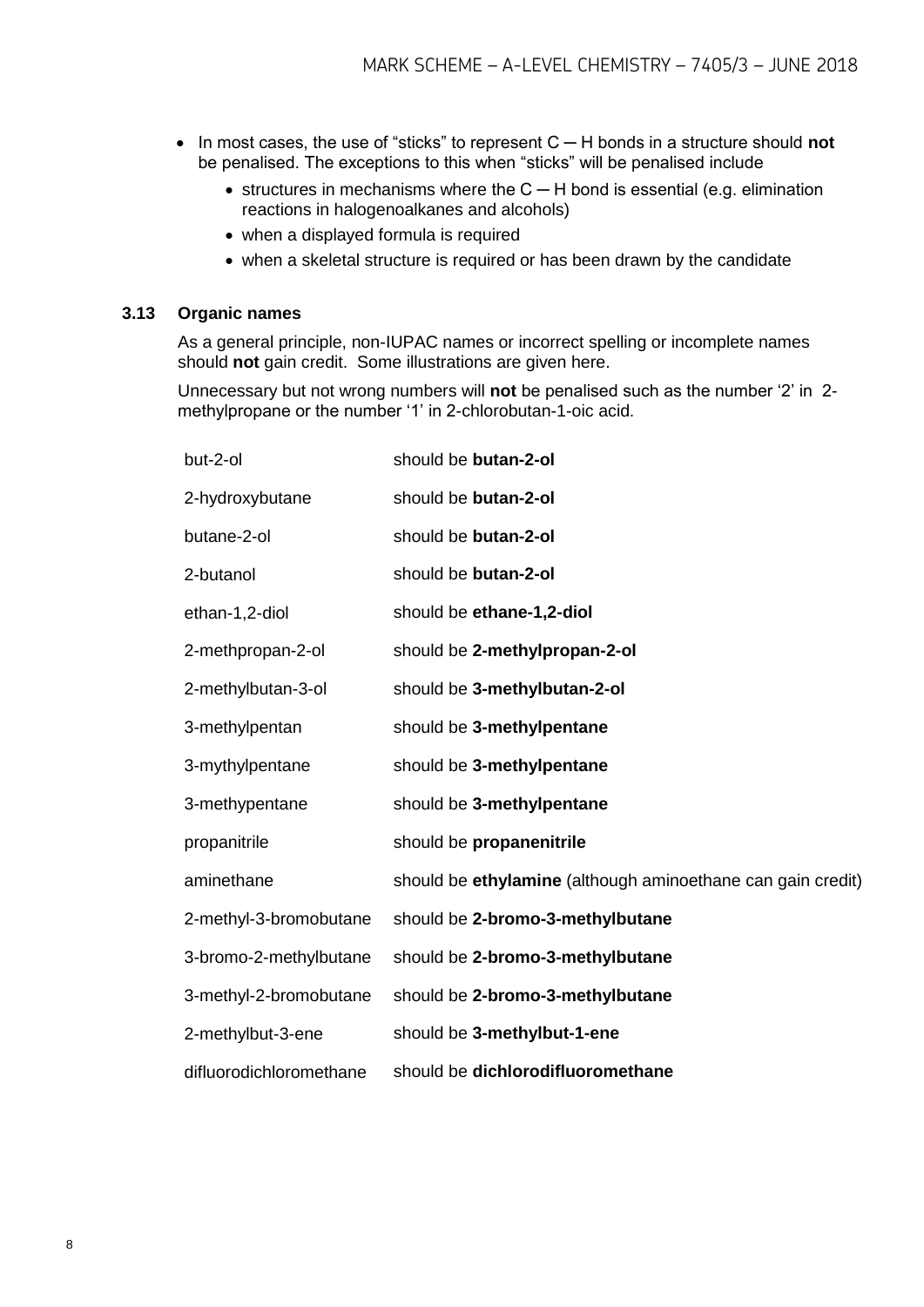#### **3.14 Organic reaction mechanisms**

Curly arrows should originate either from a lone pair of electrons or from a bond.

**The following representations** should not gain credit **and will be penalised each time**  within a clip.



For example, the following would score zero marks



When the curly arrow is showing the formation of a bond to an atom, the arrow can go directly to the relevant atom, alongside the relevant atom or **more than half-way** towards the relevant atom.

In free-radical substitution

- the absence of a radical dot should be penalised **once only** within a clip.
- the use of half-headed arrows is not required, but the use of double-headed arrows or the incorrect use of half-headed arrows in free-radical mechanisms should be penalised **once only** within a clip

The correct use of skeletal formulae in mechanisms is acceptable, but where a C-H bond breaks, both the bond and the H must be drawn to gain credit.

#### **3.15 Extended responses**

#### **For questions marked using a 'Levels of Response' mark scheme:**

Level of response mark schemes are broken down into three levels, each of which has a descriptor. Each descriptor contains two statements. The first statement is the Chemistry content statement and the second statement is the communication statement.

#### **Determining a level**

Start at the lowest level of the mark scheme and use it as a ladder to see whether the answer meets the Chemistry content descriptor for that level. The descriptor for the level indicates the qualities that might be seen in the student's answer for that level. If it meets the lowest level, then go to the next one and decide if it meets this level, and so on, until you have a match between the level descriptor and the answer.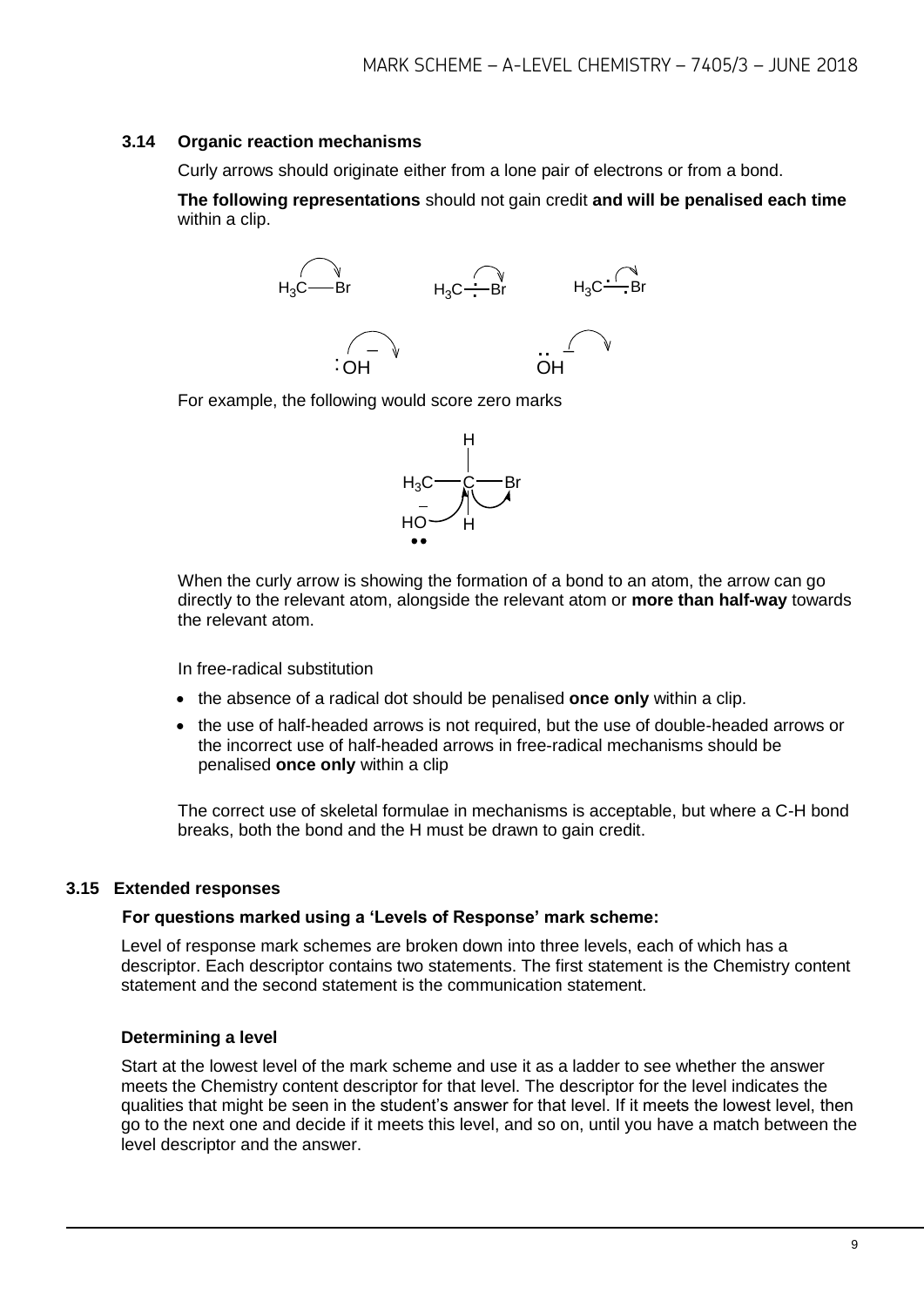When assigning a level you should look at the overall quality of the answer and not look to pick holes in small and specific parts of the answer where the student has not performed quite as well as the rest. If the answer covers different aspects of different levels of the mark scheme you should use a best fit approach for defining the level.

Once the level has been decided, the mark within the level is determined by the communication statement:

• If the answer completely matches the communication descriptor, award the higher mark within the level.

• If the answer does not completely match the communication descriptor, award the lower mark within the level.

The exemplar materials used during standardisation will help you to determine the appropriate level. There will be an exemplar in the standardising materials which will correspond with each level of the mark scheme and for each mark within each level. This answer will have been awarded a mark by the Lead Examiner. You can compare the student's answer with the exemplar to determine if it is the same standard, better or worse than the example. You can then use this to allocate a mark for the answer based on the Lead Examiner's mark on the exemplar.

You may well need to read back through the answer as you apply the mark scheme to clarify points and assure yourself that the level and the mark are appropriate.

Indicative content in the mark scheme is provided as a guide for examiners. It is not intended to be exhaustive and you must credit other chemically valid points. Students may not have to cover all of the points mentioned in the indicative content to reach the highest level of the mark scheme. The mark scheme will state how much chemical content is required for the highest level.

An answer which contains nothing of relevance to the question must be awarded no marks.

#### **For other extended response answers:**

Where a mark scheme includes linkage words (such as 'therefore', 'so', 'because' etc), these are optional. However, a student's marks for the question may be limited if they do not demonstrate the ability to construct and develop a sustained line of reasoning which is coherent, relevant, substantiated and logically structured. In particular answers in the form of bullet pointed lists may not be awarded full marks if there is no indication of logical flow between each point or if points are in an illogical order.

The mark schemes for some questions state that the maximum mark available for an extended response answer is limited if the answer is not coherent, relevant, substantiated and logically structured. During the standardisation process, the Lead Examiner will provide marked exemplar material to demonstrate answers which have not met these criteria. You should use these exemplars as a comparison when marking student answers.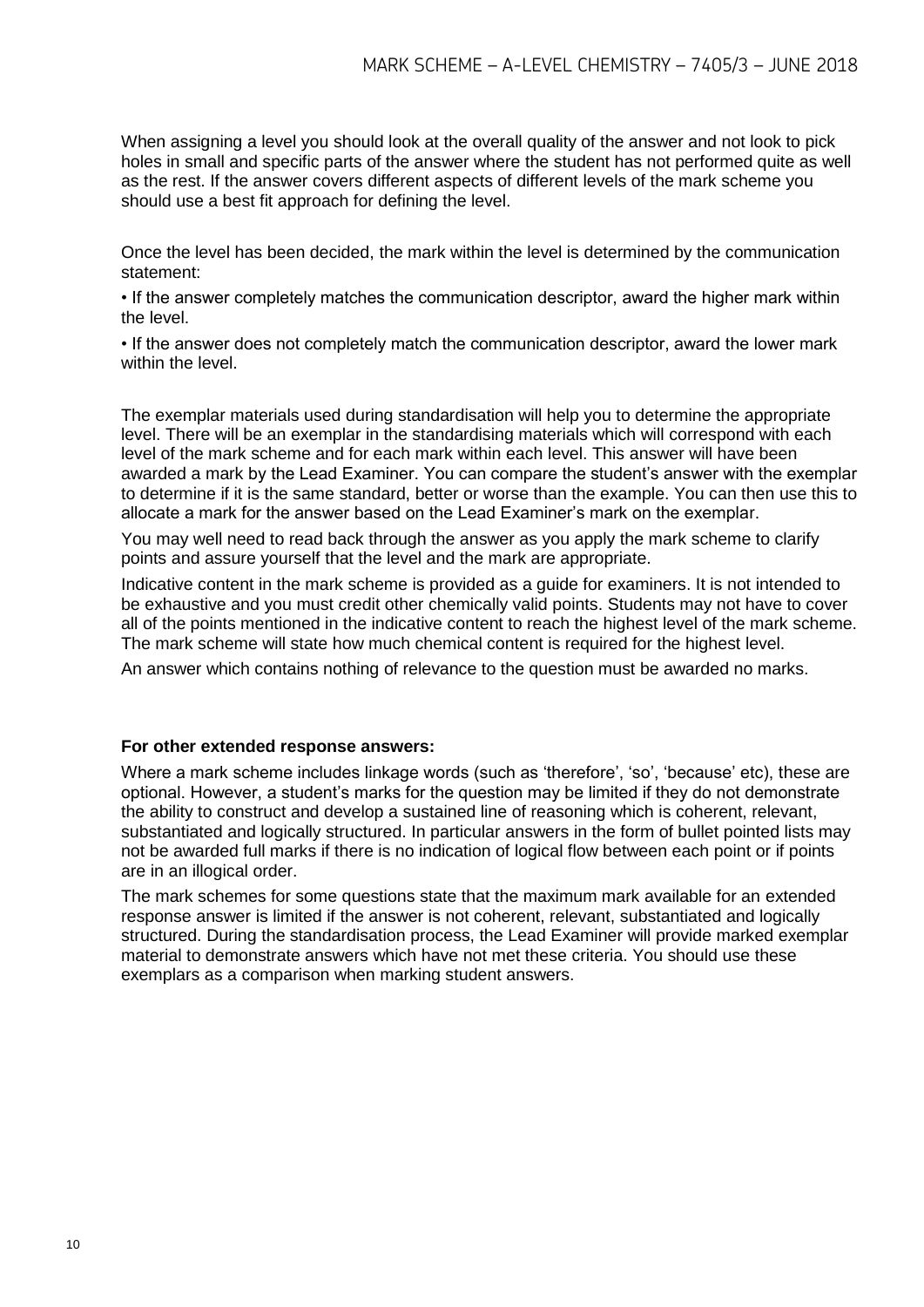| <b>Question</b> | <b>Answers</b>                                                                                                                                                                       | <b>Additional Comments/Guidelines</b>                                                                                                                                                               | <b>Mark</b> |
|-----------------|--------------------------------------------------------------------------------------------------------------------------------------------------------------------------------------|-----------------------------------------------------------------------------------------------------------------------------------------------------------------------------------------------------|-------------|
|                 | H <sub>2</sub> O <sub>2</sub> and/or I <sup>-</sup> concentration change is negligible /<br>H <sub>2</sub> O <sub>2</sub> and/or I <sup>-</sup> concentration (effectively) constant | Only the concentration of H <sup>+</sup> changes.                                                                                                                                                   |             |
| 01.1            | so have a constant/no effect on the rate / so is zero order (w.r.t. $H_2O_2$<br>and $\Gamma$ ) / a and b are zero                                                                    | Ignore references to H <sup>+</sup> is limiting reagent / rds /<br>$H2O2/I-$ not in rate equation<br>Do not allow reference to catalyst.                                                            |             |
|                 | Stop the reaction / quench                                                                                                                                                           |                                                                                                                                                                                                     |             |
| 01.2            | By dilution / cooling / adding a reagent to react with $H_2O_2/I$                                                                                                                    | Allow valid suggestions about how to stop the<br>reaction.<br>Do not allow reaction with acid/alkali / neutralisation<br>for M <sub>2</sub><br>Do not penalise other named reagents.                | 2           |
|                 |                                                                                                                                                                                      | Ignore references to measuring volume and adding<br>indicator                                                                                                                                       |             |
| 01.3            | M1: constant gradient<br><b>OR</b><br>change/decrease in concentration is proportional to time                                                                                       | Allow constant rate / rate = $k$<br>Ignore reference to straight line<br>Not increase in concentration / concentration is<br>inversely proportional / concentration (on its own) is<br>proportional | 2           |
|                 | M2: as $[H^+]$ changes/decreases                                                                                                                                                     | M2 dependent on correct M1<br>Allow rate v concentration graph would give<br>horizontal straight line owtte<br>Allow so [H <sup>+</sup> ] has no effect on the rate                                 |             |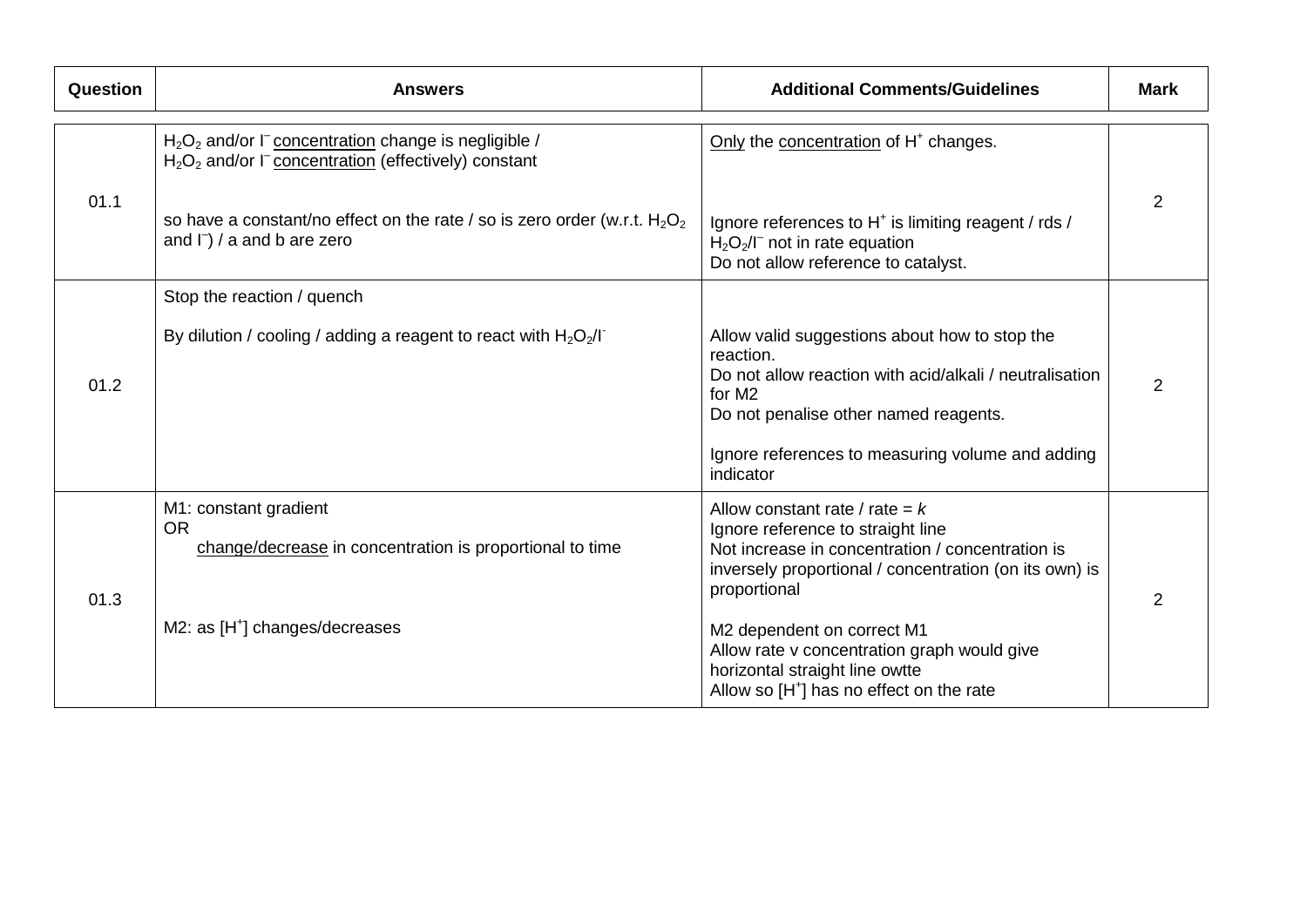|      | evidence of attempt at calculation of gradient via $\Delta y / \Delta x$                                                                                       | allow construction lines on graph                                                                                                                                                                                                  |   |
|------|----------------------------------------------------------------------------------------------------------------------------------------------------------------|------------------------------------------------------------------------------------------------------------------------------------------------------------------------------------------------------------------------------------|---|
| 01.4 | $k_1$ = 0.0012 / 1.2 x 10 <sup>-3</sup>                                                                                                                        | At least 2 sf (0.00118 - 0.00122)<br>Correct answer scores 2/2<br>No ecf from incorrect or inverted numbers in M1<br>$k_1 = -0.0012$ scores $1/2$<br>Additional processing of data such as including [H <sup>+</sup> ]<br>loses M2 | 3 |
|      | units = $\text{mol} \text{ dm}^{-3} \text{ s}^{-1}$                                                                                                            | M3 mark independently                                                                                                                                                                                                              |   |
|      | 5 points correctly plotted                                                                                                                                     | Allow ±half a small square for each point                                                                                                                                                                                          |   |
| 01.5 | $0.5*$<br>0.4<br>$0.3 -$<br>$[H^+]$ /mol dm <sup>-3</sup><br>0.2<br>×<br>0.1<br>0.0<br>100 200 300 400 500 600 700 800 900 1000 1100 1200<br>$\circ$<br>time/s |                                                                                                                                                                                                                                    |   |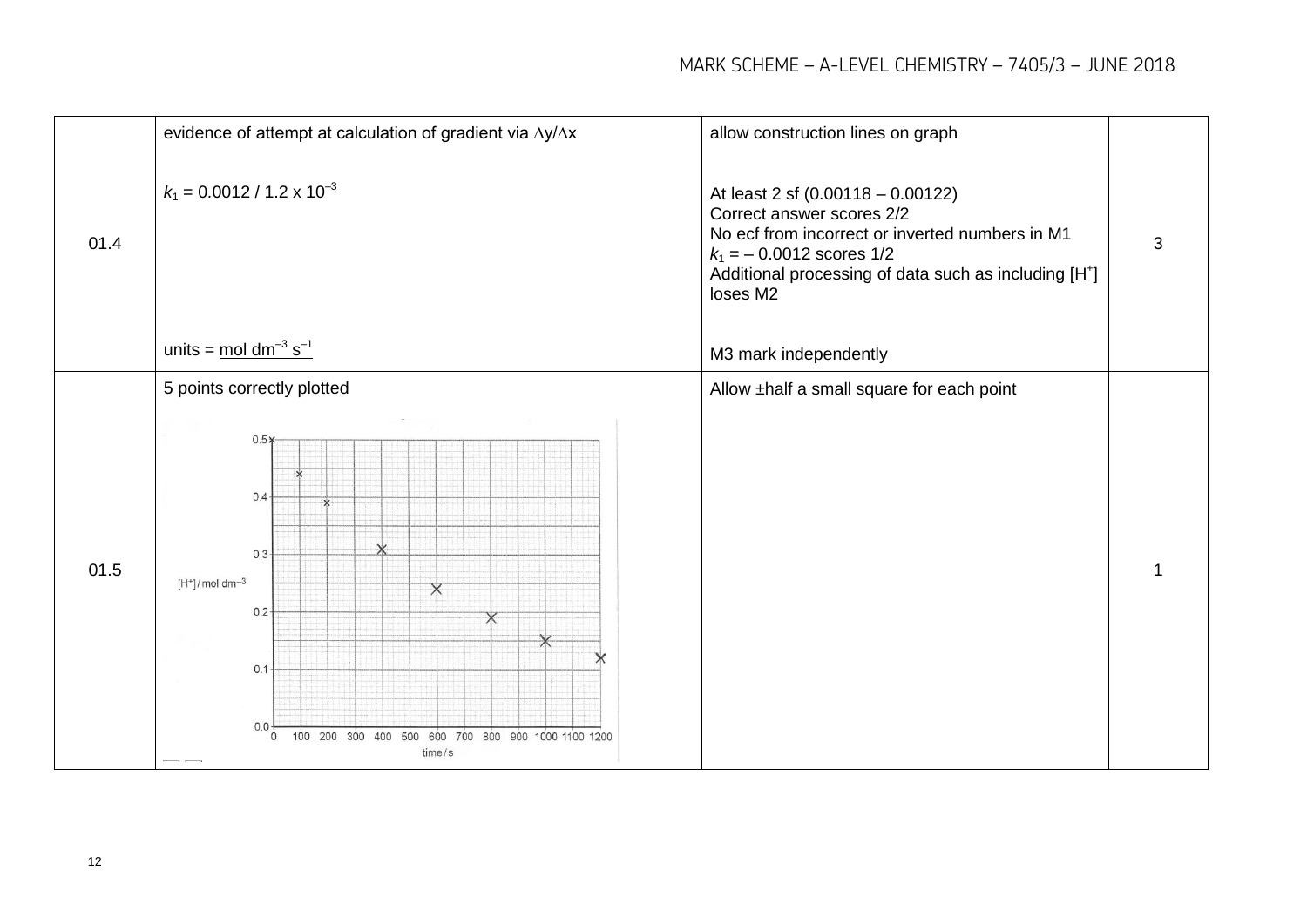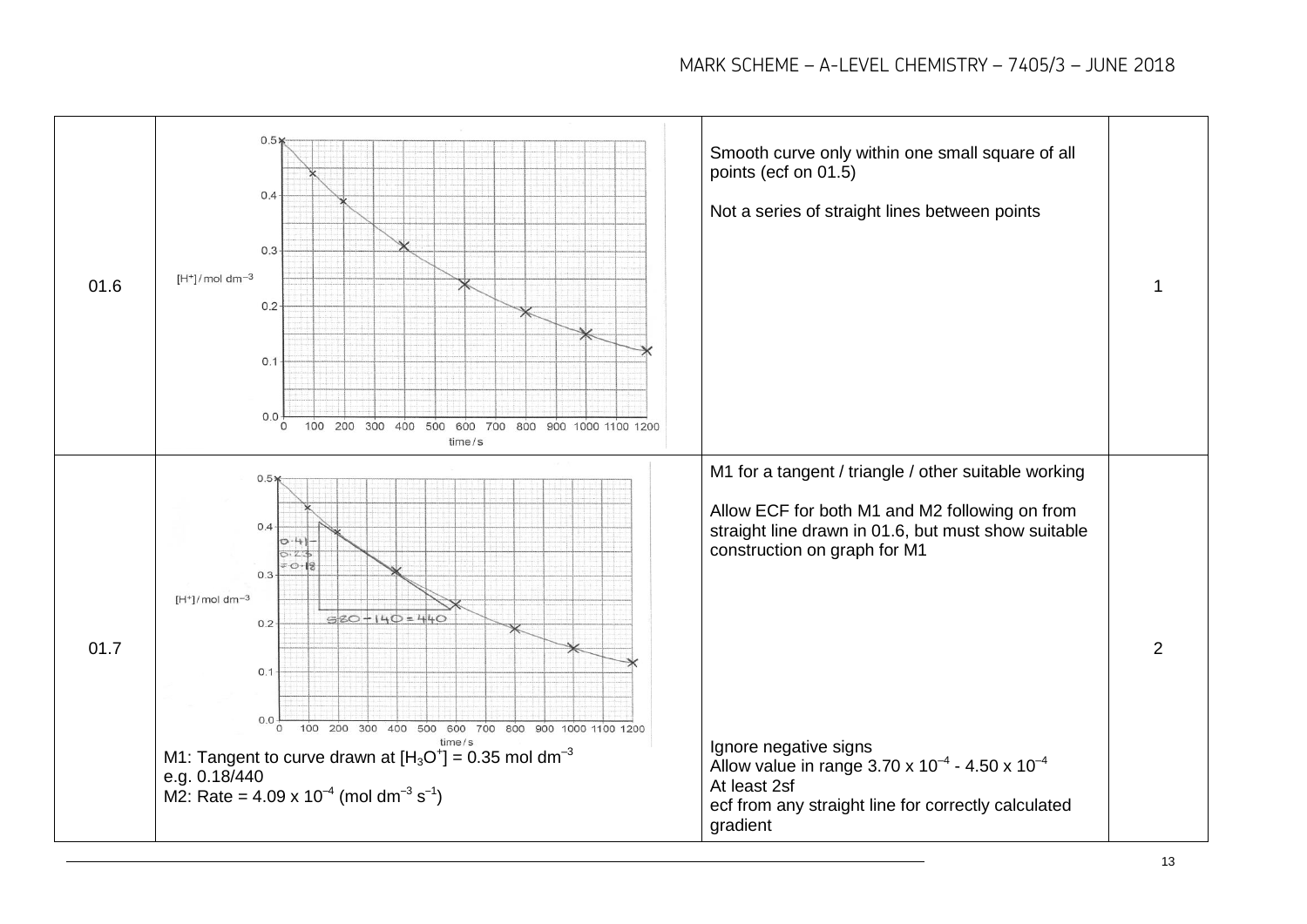|      | This question is marked using levels of response. Refer to the Mark                                                                                                                             |                                                                                                                                                                                                                                                                                                       |                                                                                                                                                                                                                                                                                                                                             | <b>Indicative Chemistry content Method 1</b>                                                                       |                                                                                                                                                                                          |                                                            |  |
|------|-------------------------------------------------------------------------------------------------------------------------------------------------------------------------------------------------|-------------------------------------------------------------------------------------------------------------------------------------------------------------------------------------------------------------------------------------------------------------------------------------------------------|---------------------------------------------------------------------------------------------------------------------------------------------------------------------------------------------------------------------------------------------------------------------------------------------------------------------------------------------|--------------------------------------------------------------------------------------------------------------------|------------------------------------------------------------------------------------------------------------------------------------------------------------------------------------------|------------------------------------------------------------|--|
|      | this question                                                                                                                                                                                   | Scheme Instructions for examiners for guidance on how to mark                                                                                                                                                                                                                                         |                                                                                                                                                                                                                                                                                                                                             |                                                                                                                    | <b>Stage 1 Preparation</b>                                                                                                                                                               |                                                            |  |
|      | Level 3<br>All stages are covered and the explanation of<br>each stage is correct and virtually complete.<br>5-6 marks<br>Answer is coherent and shows progression<br>through all three stages. |                                                                                                                                                                                                                                                                                                       | Measure (suitable/known volumes of) some reagents<br>1a<br>(ignore quoted values for volume)<br>Measure (known amount of) $X /$ use a colorimeter<br>1 <sub>b</sub><br>1c into separate container(s) - (allow up to two reagents<br>and X measured together into one container); reference<br>to A, B or C added last. NOT if X added last. |                                                                                                                    |                                                                                                                                                                                          |                                                            |  |
|      |                                                                                                                                                                                                 |                                                                                                                                                                                                                                                                                                       | <b>Stage 2 Procedure</b>                                                                                                                                                                                                                                                                                                                    |                                                                                                                    |                                                                                                                                                                                          |                                                            |  |
| 01.8 | coherence.<br>Level 2                                                                                                                                                                           | A clear explanation of how the order is<br>determined from the results is needed to show<br>All stages are covered (NB 'covered' means min 2                                                                                                                                                          |                                                                                                                                                                                                                                                                                                                                             | 2a<br>2 <sub>b</sub>                                                                                               | Start clock/timer at the point of mixing (don't allow if only<br>2 reagents mixed)<br>(allow even if X not added or added last)I<br>Time recorded for appearance of blue colour/specific |                                                            |  |
|      | 3-4 marks                                                                                                                                                                                       | from stage 2) but the explanation of each stage<br>may be incomplete or may contain inaccuracies<br>OR two stages covered and the explanations are<br>generally correct and virtually complete<br>2e<br>Answer is coherent and shows some progression<br>through all three stages. Some steps in each | 2c<br>2d                                                                                                                                                                                                                                                                                                                                    |                                                                                                                    | reading on colorimeter/disappearing cross<br>Use of same concentration of $B$ and $C$ / same total<br>volume / same volume/amount of X<br>Same temperature/use water bath                | 6                                                          |  |
|      |                                                                                                                                                                                                 |                                                                                                                                                                                                                                                                                                       |                                                                                                                                                                                                                                                                                                                                             | Repeat with different concentrations of A (can be implied<br>through different volumes of A and same total volume) |                                                                                                                                                                                          |                                                            |  |
|      |                                                                                                                                                                                                 | stage may be out of order and incomplete                                                                                                                                                                                                                                                              |                                                                                                                                                                                                                                                                                                                                             | <b>Stage 3 Use of Results</b>                                                                                      |                                                                                                                                                                                          |                                                            |  |
|      | Level 1<br>1-2 marks                                                                                                                                                                            | Two stages are covered but the explanation of<br>each stage may be incomplete or may contain<br>inaccuracies                                                                                                                                                                                          | За<br>3 <sub>b</sub><br>3c                                                                                                                                                                                                                                                                                                                  |                                                                                                                    | 1/time taken is a measure of the rate<br>$log(1/time)$ vs $log($ volume or concentration of $A)$                                                                                         | plot of 1/time against volumes/concentrations of A or plot |  |
|      |                                                                                                                                                                                                 | OR only one stage is covered but the explanation<br>is generally correct and virtually complete                                                                                                                                                                                                       |                                                                                                                                                                                                                                                                                                                                             |                                                                                                                    | description of interpreting order from shape of 1/time vs<br>volume or concentration graph / gradient of log plot gives<br>order / allow interpretation of time vs concentration graph   |                                                            |  |
|      |                                                                                                                                                                                                 | Answer shows some progression between two<br>stages                                                                                                                                                                                                                                                   |                                                                                                                                                                                                                                                                                                                                             |                                                                                                                    | / ratio between change in concentration and change in<br>rate (e.g, $2x[A] = 2x$ rate so 1 <sup>st</sup> order)                                                                          |                                                            |  |
|      | Level 0                                                                                                                                                                                         | Insufficient correct Chemistry to warrant a mark                                                                                                                                                                                                                                                      |                                                                                                                                                                                                                                                                                                                                             |                                                                                                                    |                                                                                                                                                                                          |                                                            |  |
|      | 0 marks                                                                                                                                                                                         |                                                                                                                                                                                                                                                                                                       |                                                                                                                                                                                                                                                                                                                                             |                                                                                                                    |                                                                                                                                                                                          |                                                            |  |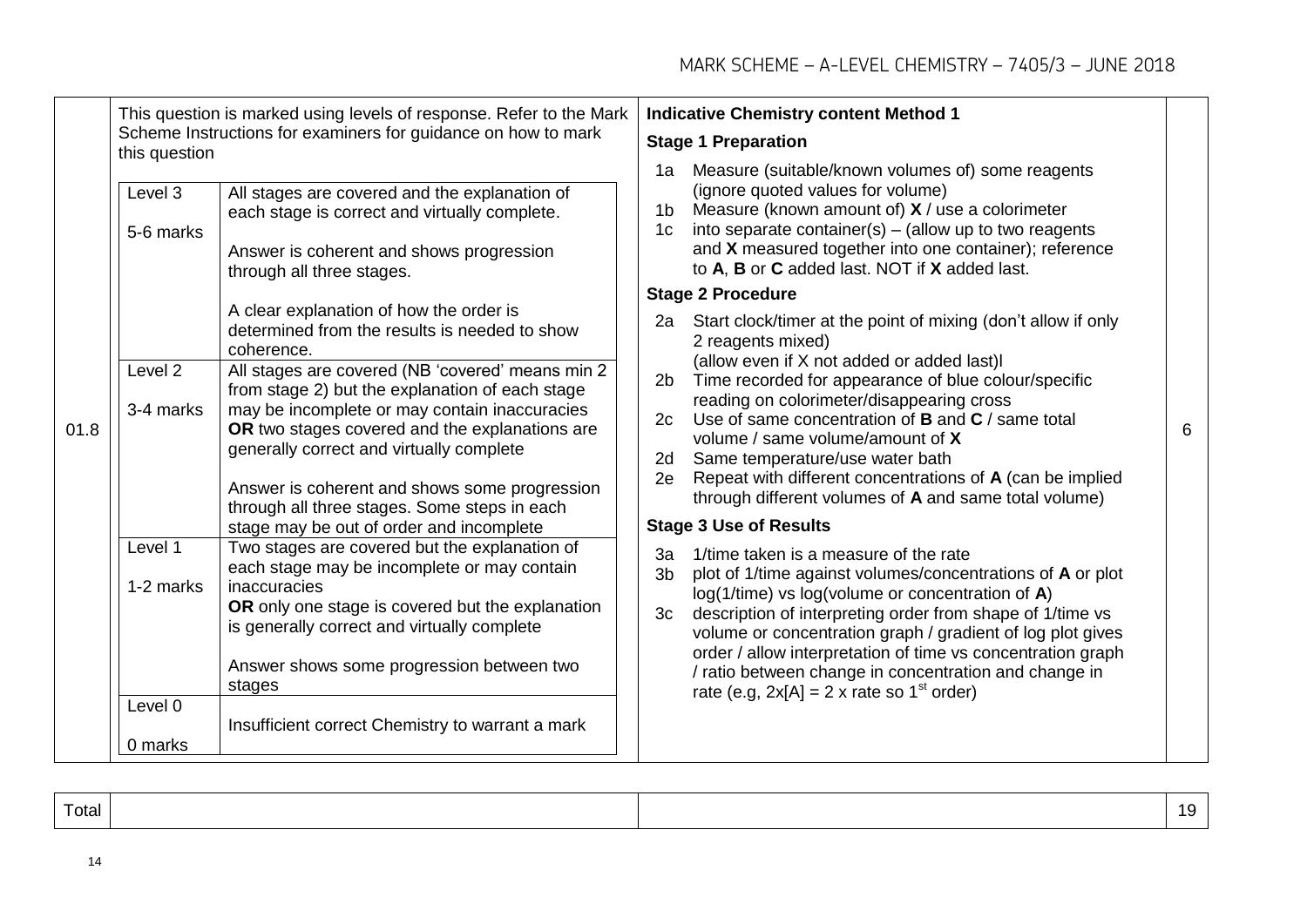#### **Indicative Chemistry content – Alternative Method Using Colorimetry and repeated Continuous Monitoring**

#### **Stage 1 Preparation**

- 1a Measure (suitable/known volumes of) **A**, **B** and **C** (ignore quoted values for volume)
- 1b Use of colorimeter
- 1c into separate container(s) (allow up to two reagents measured together into one container) ignore use of X

#### **Stage 2 Procedure**

- 2a Start clock/timer at the point of mixing
- 2b Take series of colorimeter readings at regular time intervals
- 2c Use of same concentration of **B** and **C** / same total volume / (same volume/amount of **X)**
- 2d Same temperature
- 2e Repeat with different concentrations of **A** (can be implied through different volumes of **A** and same total volume)

#### **Stage 3 Use of Results**

- 3a Plot absorbance vs time and measure/calculate gradient at time=0
- 3b plot of gradient against volumes/concentrations of **A** or plot log(1/time) vs log(volume or concentration of **A**)
- 3c description of interpreting order from shape of 1/time vs volume or concentration graph / gradient of log plot gives order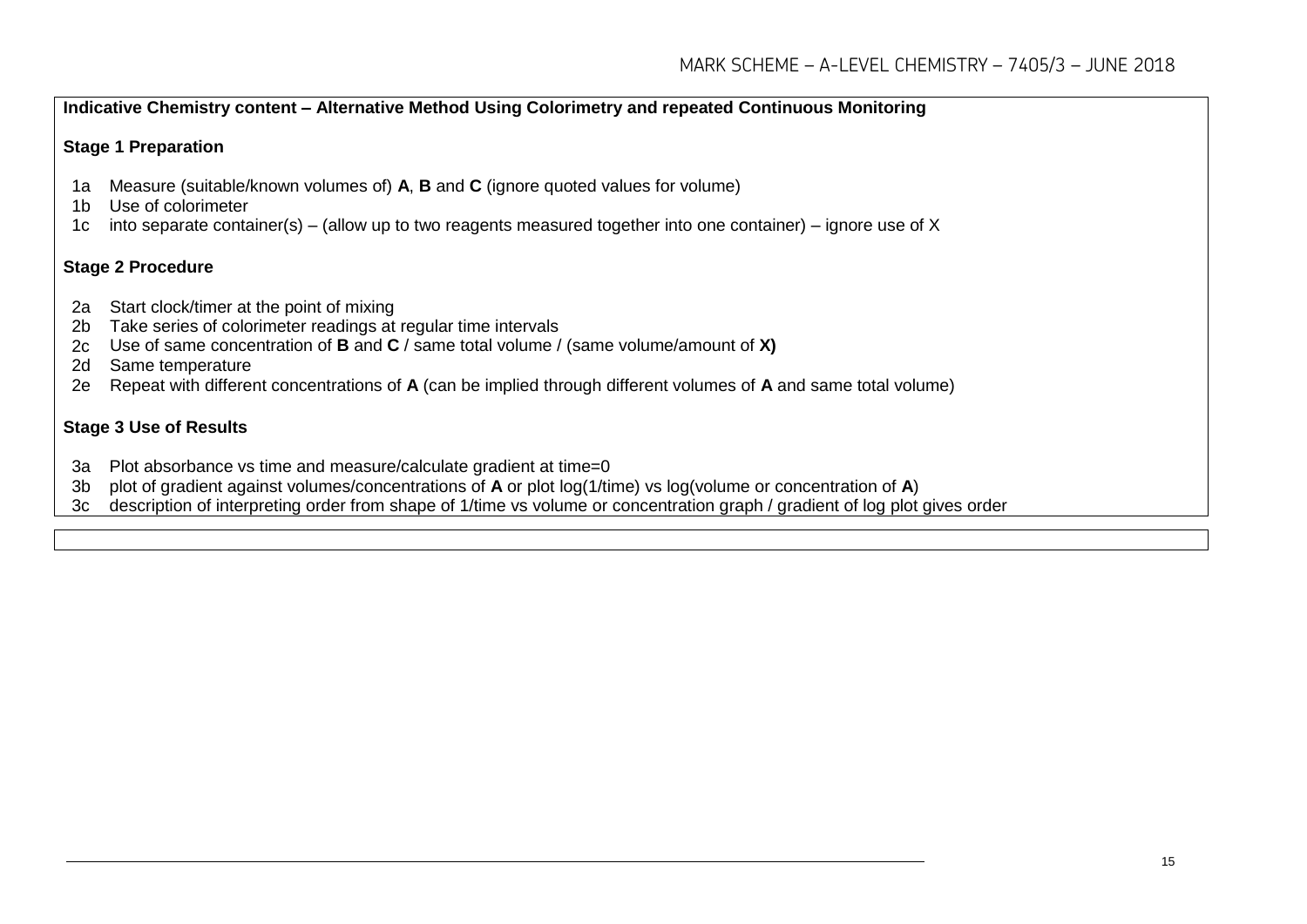| Question | <b>Answers</b>                                                                                                                                                                   | <b>Additional Comments/Guidelines</b>                                                           | <b>Mark</b> |
|----------|----------------------------------------------------------------------------------------------------------------------------------------------------------------------------------|-------------------------------------------------------------------------------------------------|-------------|
|          | $4Na + O2$ $\rightarrow$ $2Na2O$                                                                                                                                                 | Ignore state symbols<br>Allow multiples and fractions<br>Allow 2Na + $O_2 \rightarrow Na_2O_2$  |             |
| 02.1     | Yellow/orange flame/light AND white solid/powder/smoke/fumes/ash                                                                                                                 | Allow yellow solid<br>Do not allow ppt. Apply list principle<br>Ignore formulae in observations |             |
|          | $4P + 5O_2 \rightarrow P_4O_{10}$ / $P_4 + 5O_2 \rightarrow P_4O_{10}$                                                                                                           | Ignore state symbols<br>Do not allow equations with $P_2O_5$                                    |             |
| 02.2     |                                                                                                                                                                                  | Allow $4P + 3O_2 \rightarrow P_4O_6$ / $P_4 + 3O_2 \rightarrow P_4O_6$                          |             |
|          | white flame/light OR white fumes/smoke/solid/powder/ash                                                                                                                          | Do not allow ppt. Apply list principle                                                          |             |
|          | Greater/increased charge/charge density on magnesium ion/Mg <sup>2+</sup><br>(specific mention of <u>ion(s)</u> can be scored from M2)                                           | Allow magnesium ion is smaller (than sodium ion);<br>Ignore atomic radius                       |             |
| 02.3     |                                                                                                                                                                                  | If mention of molecules, intermolecular forces,<br>metallic bonding then CE=0                   |             |
|          | Stronger attraction for anions/oxide ion / stronger attraction between<br>oppositely charged ions/ stronger attraction between $Mg^{2+}$ and $O^{2-}/$<br>stronger jonic bonding | Ignore references to covalent character<br>Mark independently                                   |             |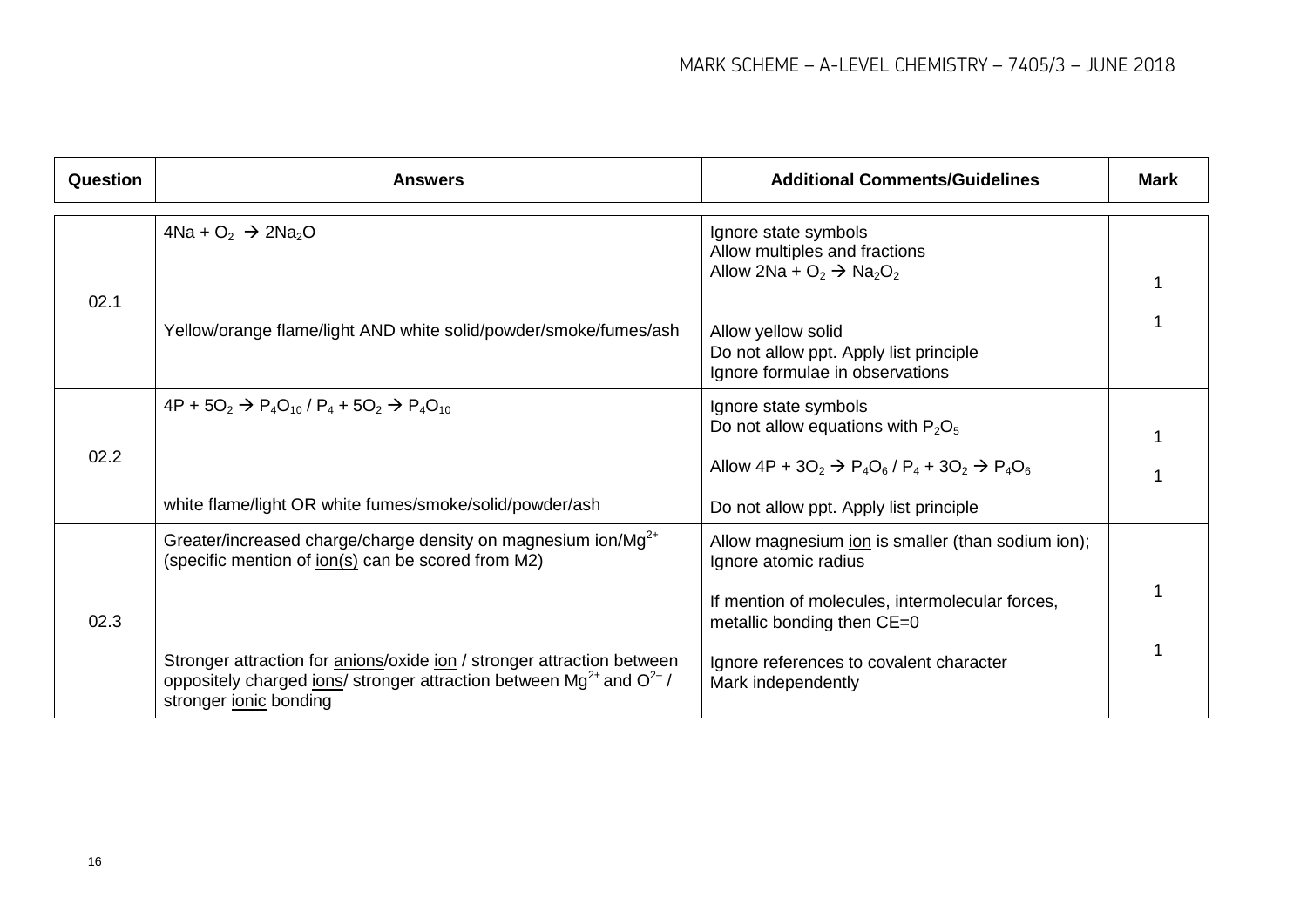|       |                                                                                                                                             | Do not allow M1 and M2 if it is clear that the<br>candidate is referring to the structure of the<br>elements rather than the oxides. M3 could score<br>from correct comparison of giant covalent to simple<br>molecular |    |
|-------|---------------------------------------------------------------------------------------------------------------------------------------------|-------------------------------------------------------------------------------------------------------------------------------------------------------------------------------------------------------------------------|----|
| 02.4  | (SiO <sub>2</sub> ) giant covalent / macromolecular                                                                                         | Allow giant molecule                                                                                                                                                                                                    |    |
|       | $(P_4O_{10})$ (simple) molecular                                                                                                            | Not simple covalent                                                                                                                                                                                                     |    |
|       | (Covalent) bonds (throughout structure) of $SiO2$ much stronger than<br>the forces between molecules/intermolecular forces in $P_4O_{10}$   | Reference to 'between molecules' in M3 would also<br>get M2<br>Allow van der Waals' forces between molecules<br>M3 dependent on correct M1 and M2                                                                       |    |
|       | M1: Sample in suitable melting point apparatus (e.g. capillary in oil<br>bath/Thiele tube / melting point apparatus)                        | Do not allow water bath                                                                                                                                                                                                 |    |
| 02.5  | M2: Heat slowly/gradually/gently (to establish melting point range)                                                                         |                                                                                                                                                                                                                         |    |
|       | M3: Lower melting point / (broad) range of melting point indicates<br>presence of impurities                                                |                                                                                                                                                                                                                         |    |
|       | OR melting point agrees with/close to data book value / melts<br>sharply/over narrow range / melting point exactly 573K indicates<br>purity |                                                                                                                                                                                                                         |    |
|       |                                                                                                                                             |                                                                                                                                                                                                                         |    |
| Total |                                                                                                                                             |                                                                                                                                                                                                                         | 12 |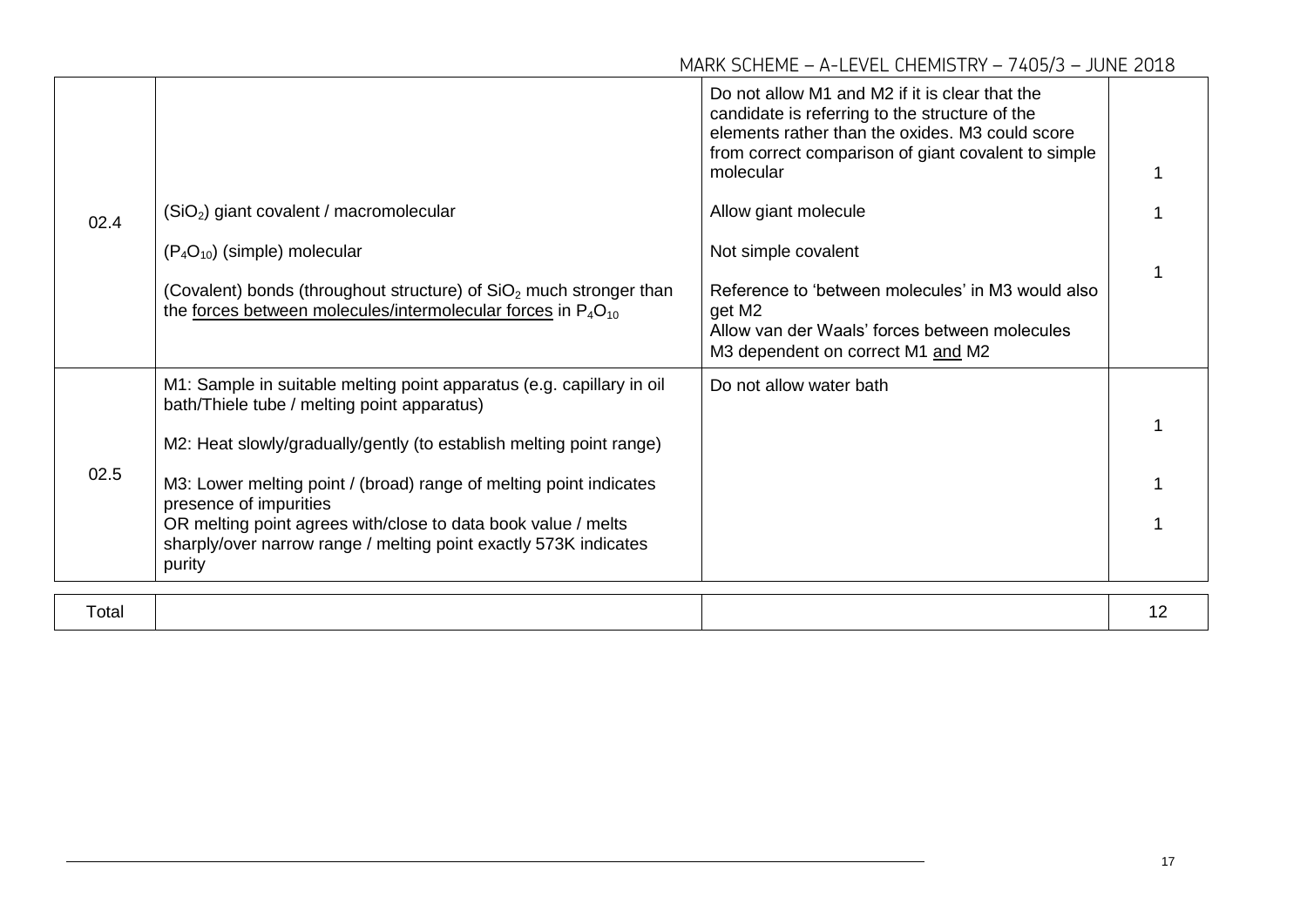| <b>Question</b> | <b>Answers</b>                                                                                                 | <b>Additional Comments/Guidelines</b>                                                                            | <b>Mark</b> |  |
|-----------------|----------------------------------------------------------------------------------------------------------------|------------------------------------------------------------------------------------------------------------------|-------------|--|
|                 | M1: Moles of cyclohexanol = $(10 \times 0.96)/100.0 = 0.096$                                                   | Correct answer scores all 3 marks                                                                                |             |  |
|                 | M2: Max mass of cyclohexene = $0.096 \times 82.0 = 7.87(2)$                                                    | $= M1 \times 82.0$ (process mark)                                                                                |             |  |
|                 | M3: % yield = $(5.97 / 7.87) \times 100 = 76\%$ (Allow range $75.8 - 76$ )                                     | $= (5.97 / M2)$ x 100 (process mark)                                                                             |             |  |
| 03.1            | Alternative method<br>M1: Moles of cyclohexanol = $(10 \times 0.96)/100.0 = 0.096$                             |                                                                                                                  |             |  |
|                 | M2: Moles of cyclohexene = $5.97/82.0 = 0.0728$                                                                |                                                                                                                  |             |  |
|                 | M3: % yield = $0.0728 / 0.096 \times 100 = 76%$ (allow range $75.8 - 76$ )                                     | $= (M2 / M1) \times 100$                                                                                         |             |  |
|                 |                                                                                                                | Allow 1/3 for 62(.2)%                                                                                            |             |  |
|                 | Add bromine (water)                                                                                            | If M1 not correct then only allow M2 if reagent<br>involves bromine (water)                                      |             |  |
| 03.2            | Would turn (from orange to) colourless / decolourise                                                           | Do not allow incorrect starting colour, but allow                                                                |             |  |
|                 |                                                                                                                | brown/red/yellow<br>Not discolour.                                                                               |             |  |
|                 |                                                                                                                | Ignore clear                                                                                                     |             |  |
| 03.3            | $Na2CO3$ would neutralise/react with/remove (phosphoric) acid/H <sub>3</sub> PO <sub>4</sub> /H <sup>+</sup>   |                                                                                                                  | 1           |  |
| 03.4            | avoid pressure build-up / release pressure / release CO <sub>2</sub> /air/gas /<br>prevent stopper blowing out | Ignore explosion<br>Do not allow an incorrect named gas                                                          |             |  |
|                 |                                                                                                                | Allow idea that build-up of $gas/CO2$ would lead to<br>increased pressure/stated effect of increased<br>pressure |             |  |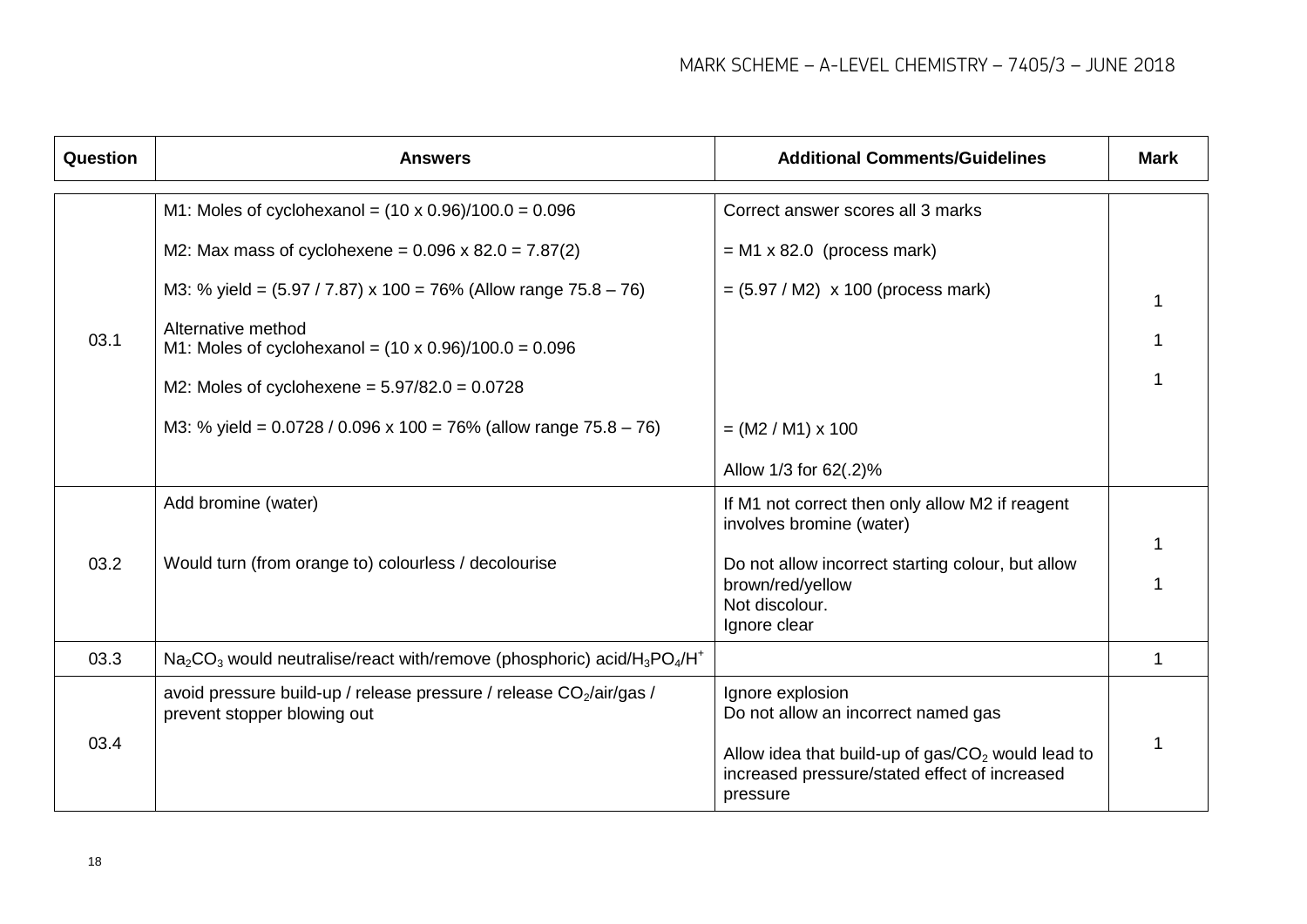| 03.5 | Does not dissolve in/react with the cyclohexene                                                                                                                                                                                                                                                                                                                                                                                                              | Allow remains a solid/is inert in cyclohexene<br>Allow organic product/organic compound formed/<br>organic layer/distillate instead of cyclohexene<br>Do not allow if answer implies cyclohexanol<br>Do not allow if answer says does not react with<br>products<br>Ignore references to filtration<br>Do not allow insoluble/unreactive unless qualified<br>by implied reference to cyclohexene |  |
|------|--------------------------------------------------------------------------------------------------------------------------------------------------------------------------------------------------------------------------------------------------------------------------------------------------------------------------------------------------------------------------------------------------------------------------------------------------------------|--------------------------------------------------------------------------------------------------------------------------------------------------------------------------------------------------------------------------------------------------------------------------------------------------------------------------------------------------------------------------------------------------|--|
| 03.6 | If diagram drawn:<br>M1: diagram of basic set up to include flask or tube with side-<br>arm/Buchner flask, flat-bottomed funnel/Buchner funnel, filter paper<br>M2: apparatus should work, flow through, air-tight connection between<br>flask and funnel, arrow/label/description (to vacuum pump)<br>If description given:<br>M1: Buchner funnel/flat-bottomed funnel containing filter paper<br>M2: Buchner flask/side-arm flask connected to vacuum pump | Do not allow "standard" Y-shaped funnel<br>Do not allow just "funnel"<br>Penalise M2 if described apparatus would not<br>actually work.                                                                                                                                                                                                                                                          |  |
| 03.7 | Cyclohexene is less polar than cyclohexanol / cyclohexanol is more<br>polar than cyclohexene<br>Cyclohexene has a greater affinity/attraction for the mobile<br>phase/hexane / cyclohexanol has a greater affinity/attraction for the<br>stationary phase/silica                                                                                                                                                                                             | $It = cylcohexene$<br>Allow cyclohexene is non-polar and cyclohexanol<br>is polar<br>Allow cyclohexanol held in the stationary phase<br>for longer<br>Allow cyclohexene is more soluble in the mobile<br>phase/hexane or converse for cyclohexanol<br>Allow references to hydrogen bonds between<br>cylcohexanol and silica                                                                      |  |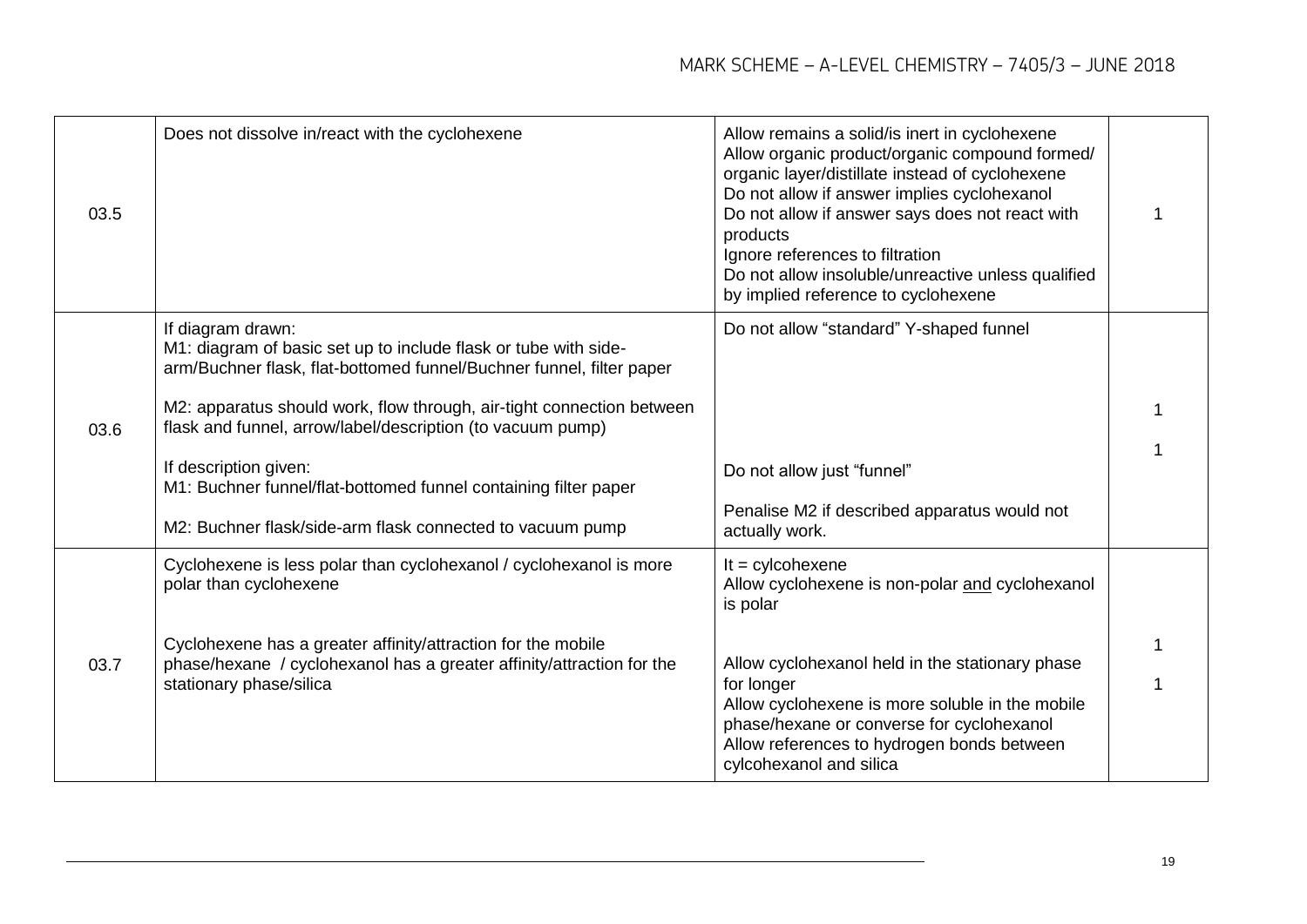|       | Would be no peak at $3230 - 3550$ cm <sup>-1</sup> due to O-H((alcohol))                                                                      | Need wavenumber and bond for mark |  |
|-------|-----------------------------------------------------------------------------------------------------------------------------------------------|-----------------------------------|--|
|       | <b>OR</b>                                                                                                                                     |                                   |  |
| 03.8  | There would be no additional peaks in the fingerprint region<br>compared to a pure sample / fingerprint region exactly matches<br>cylcohexene |                                   |  |
|       |                                                                                                                                               |                                   |  |
| Total |                                                                                                                                               |                                   |  |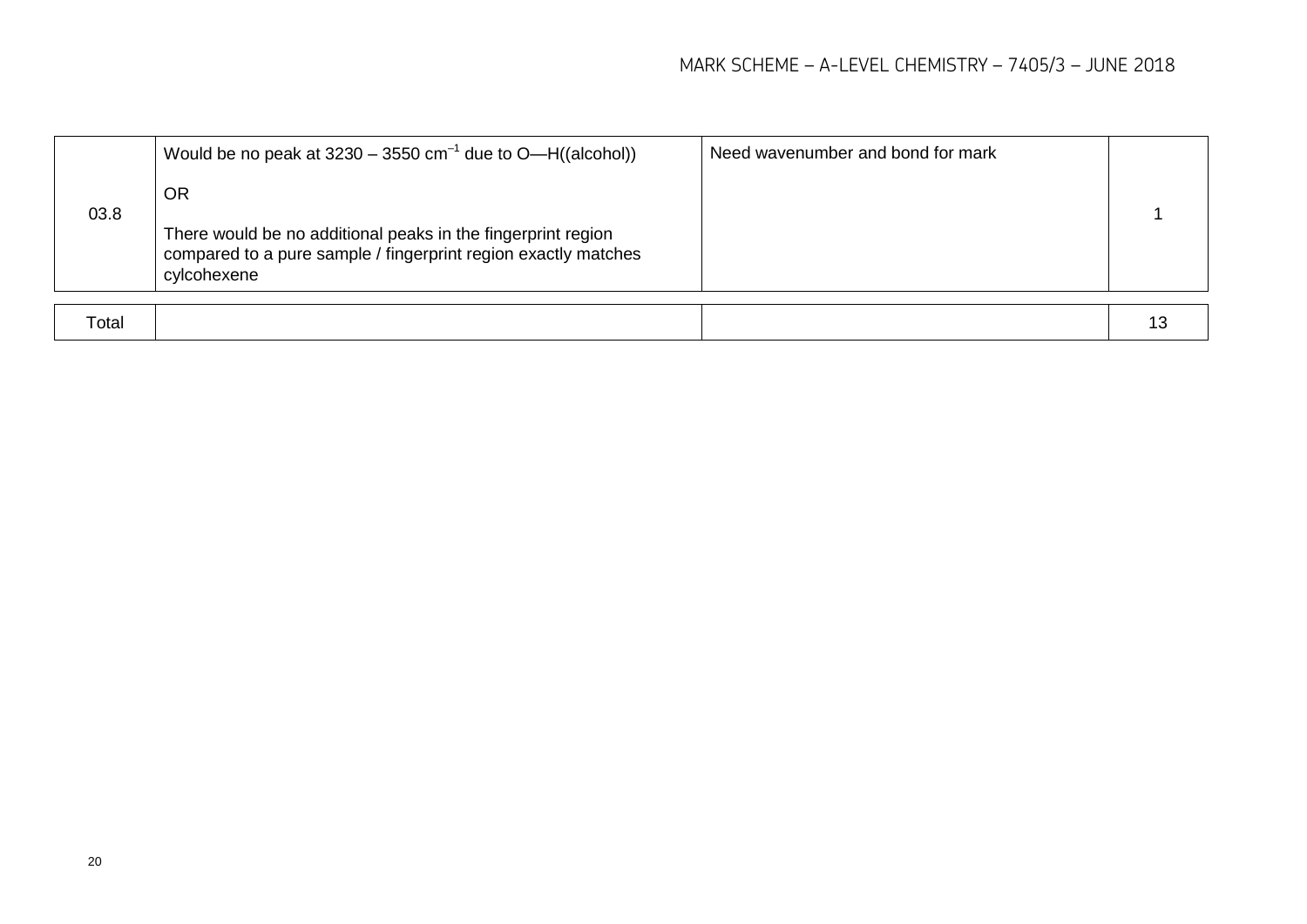| MARK SCHEME - A-LEVEL CHEMISTRY - 7405/3 - JUNE 2018 |  |  |  |
|------------------------------------------------------|--|--|--|
|                                                      |  |  |  |

| <b>Question</b> | <b>Answers</b>                                                                                                   | <b>Additional Comments/Guidelines</b>                                                                                                                                                                                                         | <b>Mark</b> |
|-----------------|------------------------------------------------------------------------------------------------------------------|-----------------------------------------------------------------------------------------------------------------------------------------------------------------------------------------------------------------------------------------------|-------------|
|                 | M1: Temperature on the y-axis and uses sensible scales (i.e.<br>minimum 20 little squares for each °C on y-axis) | Lose mark if temperature scale starts at 0°C<br>This mark scores if all points fit on the grid. Do not<br>penalise M1 if extrapolation to 4 mins goes off the<br>grid - this is penalised in M3.                                              | 1           |
|                 | M2: Plots all the points correctly $(\pm$ half a small square)                                                   | Lose mark if the points go off the grid<br>Ignore a plotted point at 4 mins used to work out AT                                                                                                                                               | 1           |
| 04.1            | M3: Draws two best fit lines (0-3 mins) and (6-12 mins)                                                          | Both lines must be straight and through all points<br>except 5 <sup>th</sup> minute; lose mark if the lines are<br>kinked/doubled. Any line through 5 <sup>th</sup> minute loses<br>mark                                                      |             |
|                 | M4: Extrapolates both lines to at least the 4 <sup>th</sup> minute                                               | "S-shaped curve" through points loses M3 and M4<br>Lose mark if the extrapolation goes off the grid.                                                                                                                                          |             |
|                 | M5: $21.9 - 19.8 = 2.1$ (°C)                                                                                     | Allow calculation of ΔT from S-shaped curve as:<br>Value at $4^{th}$ minute – 19.8 but not if 0 (°C)<br>ΔT value ecf from incorrect lines/extrapolation<br>$\Delta T$ must be to at least 1dp<br>If value of $\Delta T = 2.1$ , then award M5 |             |
| 04.2            | $0.2 / 2.1 \times 100 = 9.5 \%$                                                                                  | Conseq on 04.1<br>Ignore no of sfs.                                                                                                                                                                                                           | 1           |
| 04.3            | Replace the glass beaker with a polystyrene cup <i>I</i> insulate the glass<br>beaker / use a lid                | Ignore use more dilute solutions<br>Ignore suggested materials for insulation<br>Do not allow copper calorimeter / bomb calorimeter                                                                                                           | 1           |
| 04.4            | Increase magnitude of temperature change                                                                         | Ignore references to volume changes                                                                                                                                                                                                           |             |
|                 | by increasing the concentration of the acid/alkali                                                               | Mark independently                                                                                                                                                                                                                            |             |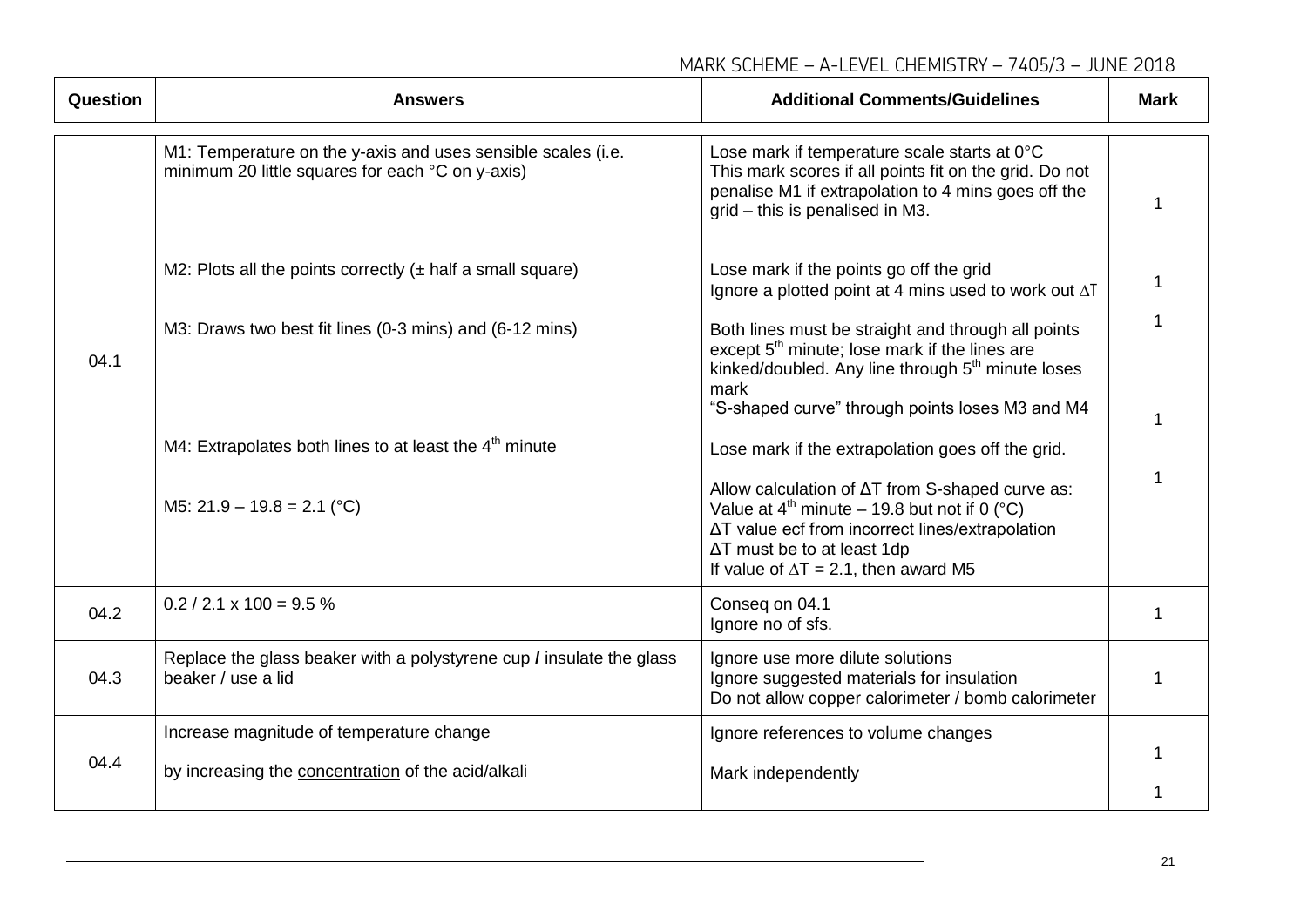|      | $HOOCCOOH + 2KOH \rightarrow K_2(OOCCOO) + 2H_2O$                                       | M1 – equation (allow ionic KOH / $K_2C_2O_4$ )<br>$H_2C_2O_4$ + 2KOH $\rightarrow$ K <sub>2</sub> C <sub>2</sub> O <sub>4</sub> + 2H <sub>2</sub> O<br>ignore state symbols<br>allow multiples<br>Mark independently                                                |   |
|------|-----------------------------------------------------------------------------------------|---------------------------------------------------------------------------------------------------------------------------------------------------------------------------------------------------------------------------------------------------------------------|---|
|      | $q$ ( = mc $\Delta$ T) = 100 x 4.2 x 3.2 = 1344 J                                       | $M2$ – process<br>(ignore sign here)<br>(allow calculations involving 4.18 which leads to<br>1338 J                                                                                                                                                                 |   |
| 04.5 | n HOOCCOOH = $25 \times 0.800 / 1000 = 0.020$<br>$n KOH = 75 \times 0.6 / 1000 = 0.045$ | M3 – calculations of amounts, in moles, of both the<br>ethanedioic acid and potassium hydroxide<br>(both calculations needed)                                                                                                                                       |   |
|      | Moles of water $= 0.040$ moles                                                          | M4 – answer (stated or used in calculation of $\Delta H$ )                                                                                                                                                                                                          | 2 |
|      | $\Delta H = -1.344/0.04$<br>$=$ - 33.6 (kJ mol <sup>-1</sup> )                          | $M5 - ecf$ on M2 and M4<br>Answer must be negative and to at least 2sf<br>$\Delta H = - M2$ (in kJ) / M4                                                                                                                                                            |   |
|      |                                                                                         | $-32.5 - 34$ scores $4/4$ (M2-M5 + equation)<br>$+32.5 - +34$ scores 3/4 (M2, M3, M4 + equation)<br>$-65 - -68$ scores $3/4$ (+ equation)<br>$+65 - +68$ scores $2/4$ (+ equation)<br>$-52 - 54$ scores $3/4$ (+ equation)<br>$+52 - +54$ scores $2/4$ (+ equation) |   |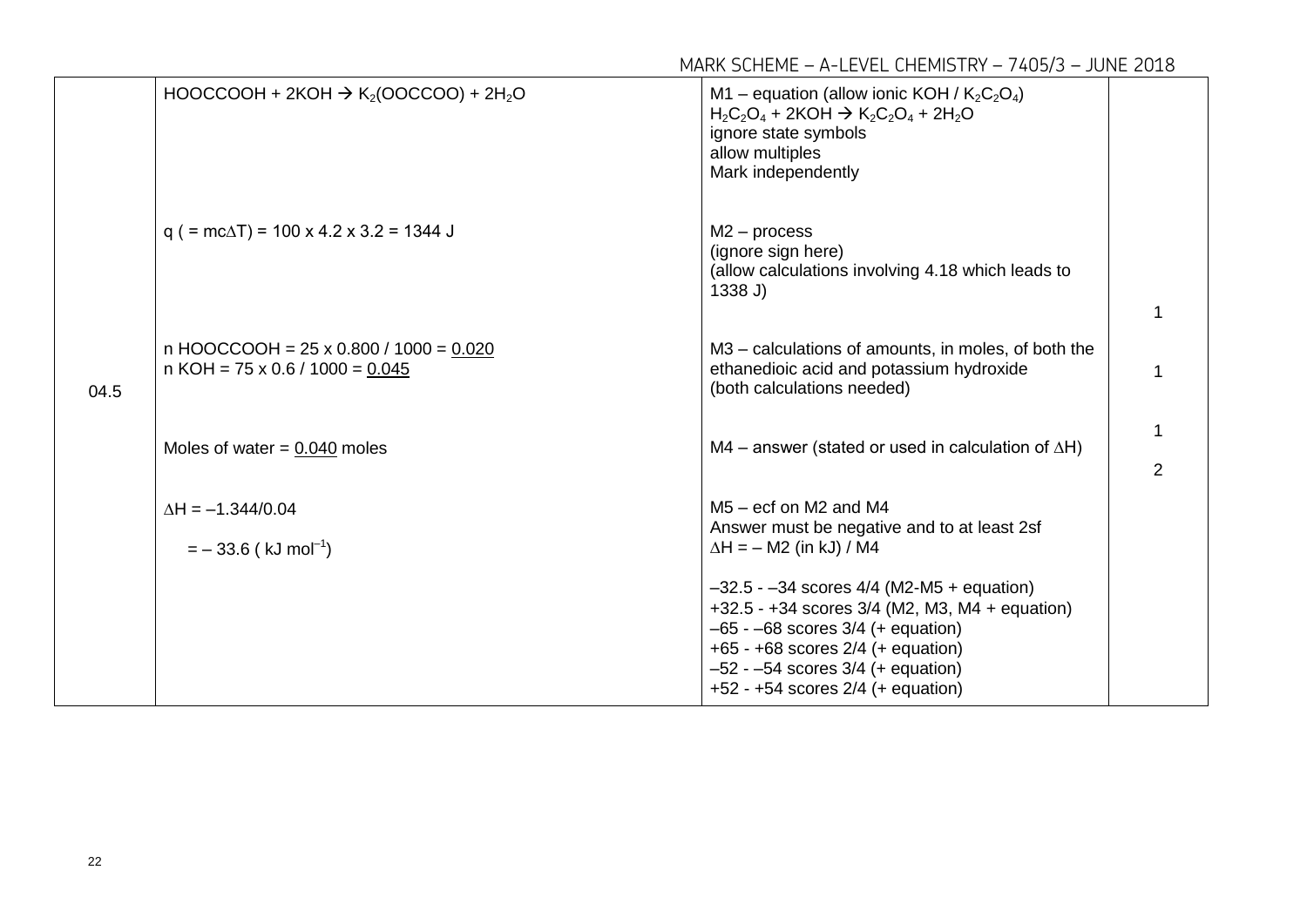| 04.6  | HOOCCOOH is a weak acid / not fully dissociated<br>(more) energy needed to break bonds/complete dissociation /<br>dissociation is endothermic | $H2SO4$ is a strong(er)acid / fully dissociated /<br>dissociates more<br>So less energy is needed for dissociation of sulfuric<br>acid<br>Ignore references to heat loss |    |
|-------|-----------------------------------------------------------------------------------------------------------------------------------------------|--------------------------------------------------------------------------------------------------------------------------------------------------------------------------|----|
|       |                                                                                                                                               |                                                                                                                                                                          |    |
| Total |                                                                                                                                               |                                                                                                                                                                          | 16 |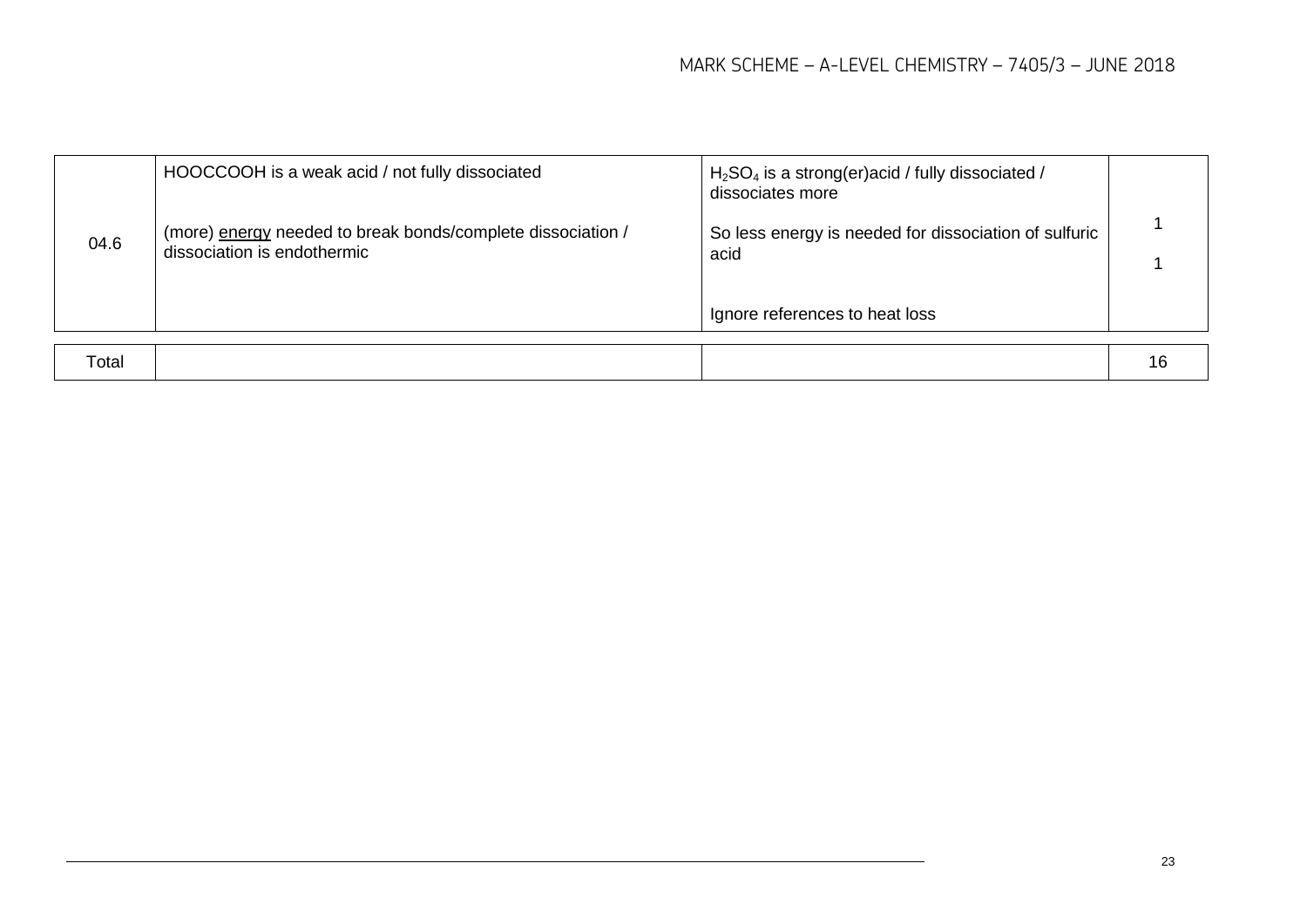| MARK SCHEME - A-LEVEL CHEMISTRY - 7405/3 - JUNE 2018 |
|------------------------------------------------------|
|------------------------------------------------------|

| Question   | <b>Marking Guidance</b> |
|------------|-------------------------|
| $05\,$     | $\mathsf A$             |
| 06         | $\mathsf A$             |
| 07         | $\mathsf D$             |
| ${\bf 08}$ | $\mathsf A$             |
| 09         | $\mathsf D$             |
| $10\,$     | D                       |
| $11$       | A                       |
| 12         | $\mathsf C$             |
| 13         | $\mathsf D$             |
| 14         | A                       |
| 15         | D                       |
| $16\,$     | $\mathsf C$             |
| 17         | A                       |
| $18$       | $\mathsf A$             |
| $19$       | $\mathsf C$             |